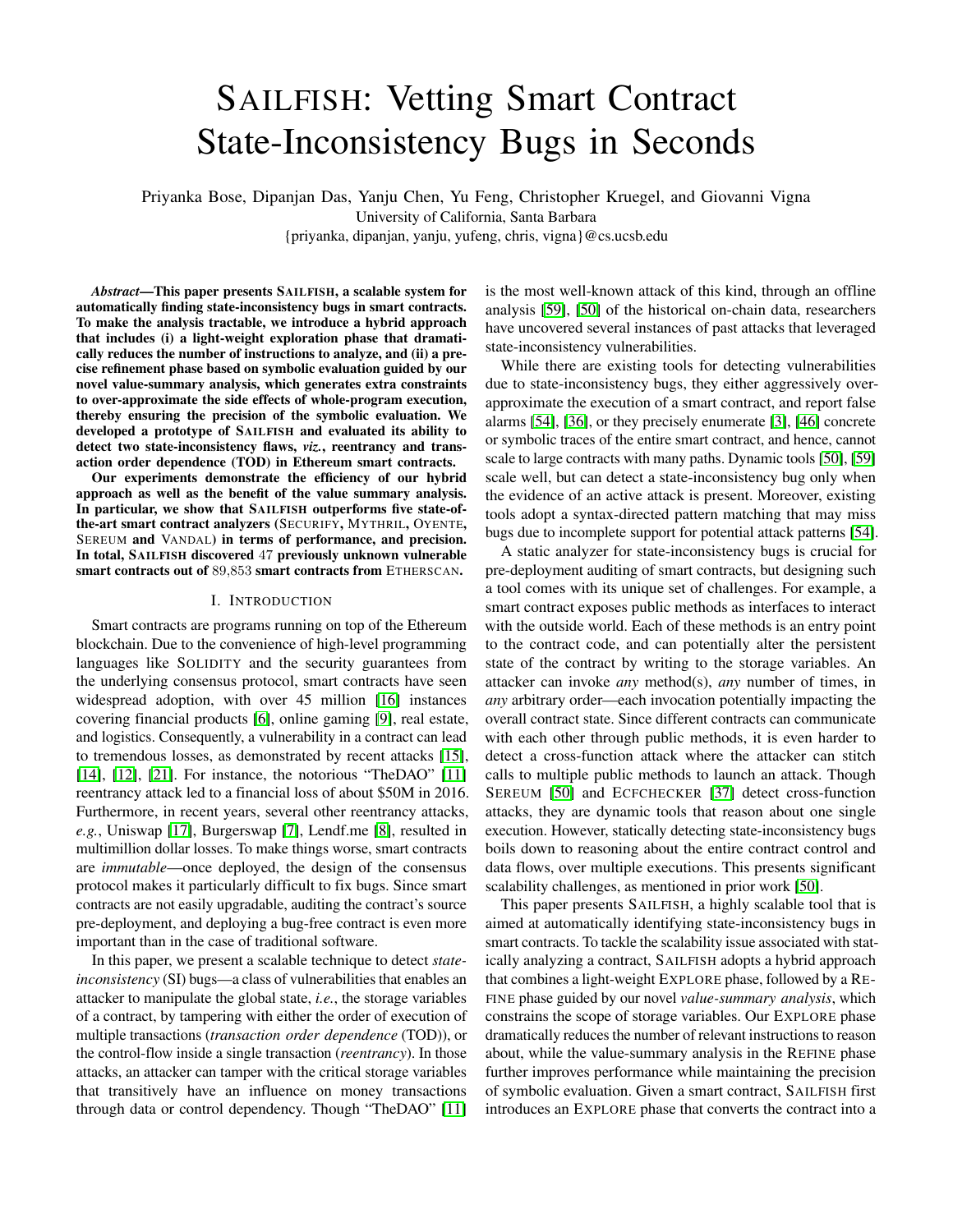*storage dependency graph* (SDG) G. This graph summarizes the side effects of the execution of a contract on storage variables in terms of read-write dependencies. State-inconsistency vulnerabilities are modeled as graph queries over the SDG structure. A vulnerability query returns either an empty result—meaning that the contract is not vulnerable, or a potentially vulnerable subgraph  $q$  inside  $G$  that matches the query. In the second case, there are two possibilities: either the contract is indeed vulnerable, or  $q$  is a false alarm due to the over-approximation of the static analysis.

To prune potential false alarms, SAILFISH leverages a REFINE phase based on symbolic evaluation. However, a conservative symbolic executor would initialize the storage variables as *unconstrained*, which would, in turn, hurt the tool's ability to prune many infeasible paths. To address this issue, SAILFISH incorporates a light-weight *value-summary analysis* (VSA) that summarizes the value constraints of the storage variables, which are used as the pre-conditions of the symbolic evaluation. Unlike prior summary-based approaches [\[31\]](#page-14-16), [\[34\]](#page-14-17), [\[20\]](#page-14-18) that compute summaries path-by-path, which results in full summaries (that encode all bounded paths through a procedure), leading to scalability problems due to the exponential growth with procedure size, our VSA summarizes *all paths* through a finite (loop-free) procedure, and it produces compact (polynomially-sized) summaries. As our evaluation shows, VSA not only enables SAILFISH to refute more false positives, but also scales much better to large contracts compared to a classic summary-based symbolic evaluation strategy.

We evaluated SAILFISH on the entire data set from ETHERSCAN [\[16\]](#page-14-0) (89,853 contracts), and showed that our tool is efficient and effective in detecting state-inconsistency bugs. SAILFISH significantly outperforms all five state-of-the-art smart contract analyzers we evaluated against, in the number of reported false positives and false negatives. For example, on average SAILFISH took only 30.79 seconds to analyze a smart contract, which is 31 times faster than MYTHRIL [\[3\]](#page-14-13), and six orders of magnitude faster than SECURIFY [\[54\]](#page-15-1).

In summary, this paper makes the following contributions:

- We define state-inconsistency vulnerabilities and identify two of its root-causes (Section [III](#page-2-0)), including a new reentrancy attack pattern that has not been investigated in the previous literature.
- We model state-inconsistency detection as hazardous access queries over a unified, compact graph representation (called a *storage dependency graph* (SDG)), which encodes the high-level semantics of smart contracts over global states. (Section [V](#page-5-0))
- We propose a novel *value-summary analysis* that efficiently computes global constraints over storage variables, which when combined with symbolic evaluation, enables SAILFISH to significantly reduce false alarms. (Section [VI](#page-7-0))
- We perform a systematic evaluation of SAILFISH on the entire data set from ETHERSCAN. Not only does SAILFISH outperforms state-of-the-art smart contract analyzers in terms of both run-time and precision, but also is able to uncover 47 zero-day vulnerabilities (out of 195 contracts that we could manually analyze) not detected by any other tool. (Section [VIII](#page-10-0))

• In the spirit of open science, we pledge to release both the tool and the experimental data to further future research.

# II. BACKGROUND

<span id="page-1-0"></span>This section introduces the notion of the state of a smart contract, and provides a brief overview of the vulnerabilities leading to an inconsistent state during a contract's execution.

Smart contract. Ethereum smart contracts are written in highlevel languages like SOLIDITY, VYPER, *etc.*, and are compiled down to the EVM (Ethereum Virtual Machine) bytecode. Public/external methods of a contract, which act as independent entry points of interaction, can be invoked in two ways: either by a *transaction*, or from another contract. We refer to the invocation of a public/external method from outside the contract as an *event*. Note that events exclude method calls originated from inside the contract, *i.e.*, a method f calling another method g. A *schedule*  $H$  is a valid sequence of events that can be executed by the EVM. The events of a schedule can originate from one or more transactions. Persistent data of a contract is stored in the storage variables which are, in turn, recorded in the blockchain. The *contract state*  $\Delta = (V, \mathcal{B})$  is a tuple, where  $V = \{V_1, V_2, V_3, \dots, V_n\}$  is the set of all the storage variables of a contract, and  $\beta$  is its balance.

State inconsistency (SI). When the events of a schedule  $H$ execute on an initial state  $\Delta$  of a contract, it reaches the final state  $\Delta'$ . However, due to the presence of several sources of nondeterminism [\[55\]](#page-15-2) during the execution of a smart contract on the Ethereum network,  $\Delta'$  is not always predictable. For example, two transactions are not guaranteed to be processed in the order in which they got scheduled. Also, an external call e originated from a method  $f$  of a contract  $\mathcal C$  can transfer control to a malicious actor, who can now subvert the original control and data-flow by re-entering C through any public method  $f' \in \mathcal{C}$  in the same transaction, even before the execution of f completes. Let  $\mathcal{H}_1$  be a schedule that does not exhibit any of the above-mentioned nondeterministic behavior. However, due to either reordering of transactions, or reentrant calls, it might be possible to rearrange the events of  $\mathcal{H}_1$  to form another schedule  $\mathcal{H}_2$ . If those two schedules individually operate on the same initial state  $\Delta$ , but yield different final states, we consider the contract to have a state-inconsistency. **Reentrancy.** If a contract  $A$  calls another contract  $B$ , the Ethereum protocol allows  $B$  to call back to any public/external method  $m$  of  $A$  in the same transaction before even finishing the original invocation. An attack happens when  $\beta$  reenters  $\mathcal A$ in an inconsistent state before  $A$  gets the chance to update its internal state in the original call. Launching an attack executes operations that consume gas. Though, SOLIDITY tries to prevent such attacks by limiting the gas stipend to 2,300 when the call is made through send and transfer APIs, the call opcode puts no such restriction—thereby making the attack possible.

In Figure [1a](#page-2-1), the withdraw method transfers Ethers to a user if their account balance permits, and then updates the account accordingly. From the external call at Line 4, a malicious user (attacker) can reenter the withdraw method of the Bank contract. It makes Line 3 read a stale value of the account balance, which was supposed to be updated at Line 5 in the original call. Repeated calls to the Bank contract can drain it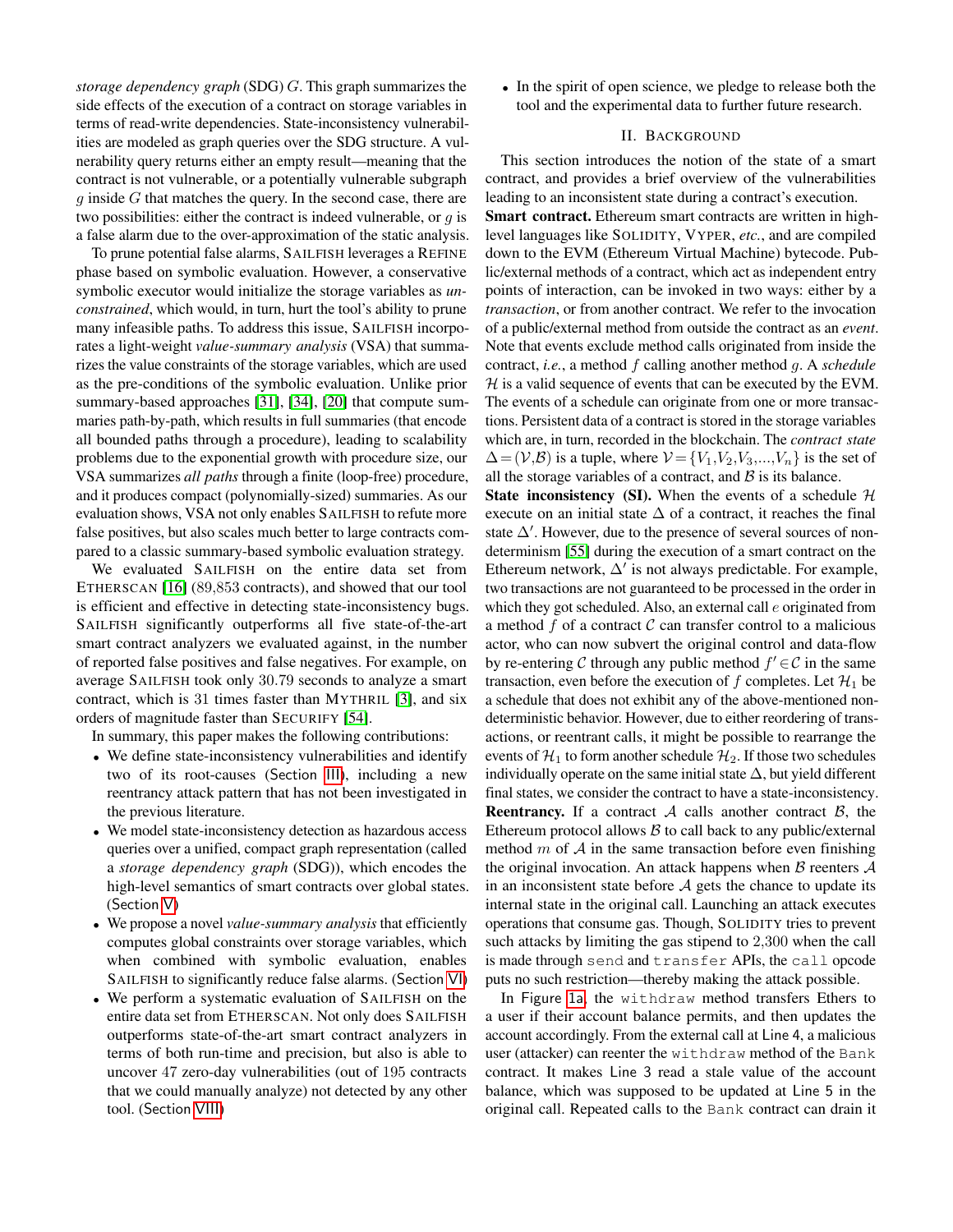<span id="page-2-1"></span>

Fig. 1: In Figure [1a](#page-2-1), the accounts mapping is updated after the external call at Line 4 . This allows the malicious caller to reenter the withdraw() function in an inconsistent state. Figure [1b](#page-2-1) presents a contract that implements a queuing system that reserves slots on a first-come-first-serve basis leading to a potential TOD attack.

out of Ethers, because the sanity check on the account balance at Line 3 never fails. One such infamous attack, dubbed "TheDAO" [\[11\]](#page-14-7), siphoned out over USD \$50 million worth of Ether from a crowd-sourced contract in 2016.

Though the example presented above depicts a typical reentrancy attack scenario, such attacks can occur in a more convoluted setting, *e.g.*, *cross-function*, *create-based*, and *delegate-based*, as studied in prior work [\[50\]](#page-14-11). A *cross-function* attack spans across multiple functions. For example, a function  $f_1$  in the victim contract A issues an untrusted external call, which transfers the control over to the attacker  $\beta$ . In turn,  $\beta$ reenters A, but through a different function  $f_2$ . A *delegate-based* attack happens when the victim contract  $A$  delegates the control to another contract  $C$ , where contract  $C$  issues an untrusted external call. In case of a *create-based* attack, the victim contract  $A$  creates a new child contract  $C$ , which issues an untrusted external call inside its constructor.

Transaction Order Dependence (TOD). Every Ethereum transaction specifies the upper limit of the *gas* amount one is willing to spend on that transaction. Miners choose the ones offering the most incentive for their mining work, thereby inevitably making the transactions offering lower *gas* starve for an indefinite amount of time. By the time a transaction  $T_1$ (scheduled at time  $t_1$ ) is picked up by a miner, the network and the contract states might change due to another transaction  $T_2$  (scheduled at time  $t_2$ ) getting executed beforehand, though  $t_1 < t_2$ . This is known as Transaction Order Dependence (TOD) [\[10\]](#page-14-19), or *front-running* attack. Figure [1b](#page-2-1) features a queuing system where an user can reserve a slot (Line 3,4) by submitting a transaction. An attacker can succeed in getting that slot by eavesdropping on the gas limit set by the victim transaction, and incentivizing the miner by submitting a transaction with a higher gas limit. Refer to Section [IV](#page-4-0) where we connect reentrancy and TOD bugs to our notion of state-inconsistency.

#### III. MOTIVATION

<span id="page-2-0"></span>This section introduces motivating examples of stateinconsistency (SI) vulnerabilities, the challenges associated with automatically detecting them, how state-of-the-art techniques fail to tackle those challenges, and our solution.

#### *A. Identifying the root causes of SI vulnerabilities*

By manually analyzing prior instances of reentrancy and TOD bugs—two popular SI vulnerabilities (Section [II](#page-1-0)), and the warnings emitted by the existing automated analysis tools [\[50\]](#page-14-11), [\[3\]](#page-14-13), [\[54\]](#page-15-1), [\[46\]](#page-14-14), we observe that an SI vulnerability occurs when

the following preconditions are met: (i) two method executions, or transactions—both referred to as *threads* (th)—operate on the same storage state, and  $(ii)$  either of the two happens— $(a)$ **Stale Read (SR):** The attacker thread  $th_a$  diverts the flow of execution to read a stale value from  $stronge(v)$  before the victim thread  $th_v$  gets the chance to legitimately update the same in its flow of execution. The reentrancy vulnerability presented in Figure [1a](#page-2-1) is the result of a stale read. (b) Destructive Write (DW): The attacker thread  $th_a$  diverts the flow of execution to preemptively write to storage  $(v)$  before the victim thread  $th<sub>v</sub>$  gets the chance to legitimately read the same in its flow of execution. The TOD vulnerability presented in Figure [1b](#page-2-1) is the result of a destructive write.

While the SR pattern is well-studied in the existing literature [\[54\]](#page-15-1), [\[50\]](#page-14-11), [\[46\]](#page-14-14), [\[23\]](#page-14-20), and detected by the respective tools with varying degree of accuracy, the reentrancy attack induced by the DW pattern has never been explored by the academic research community. Due to its conservative strategy of flagging any state access following an external call without considering if it creates an inconsistent state, MYTHRIL raises alarms for a super-set of DW patterns, leading to a high number of false positives. In this work, we not only identify the root causes of SI vulnerabilities, but also unify the detection of both the patterns with the notion of hazardous access (Section [III](#page-2-0)).

# *B. Running examples*

Example 1. The contract in Figure [2](#page-3-0) is vulnerable to reentrancy due to destructive write. It allows for the splitting of funds held in the payer's account between two payees — a and b. For a payer with id id, updateSplit records the fraction  $(\%)$  of her fund to be sent to the first payer in splits [id] (Line 5) . In turn, splitFunds transfers splits[id] fraction of the payer's total fund to payee a, and the remaining to payee b. Assuming that the payer with  $id = 0$  is the attacker, she executes the following sequence of calls in a transaction  $- (1)$ calls updateSplit(0,100) to set payee a's split to  $100\%$ (Line 5); (2) calls  $splitFunds(0)$  to transfer her entire fund to payee a (Line 16); (3) from the fallback function, reenters updateSplit(0,0) to set payee a's split to  $0\%$  (Line 5); (4) returns to splitFunds where her entire fund is *again* transferred (Line 19) to payee b. Consequently, the attacker is able to trick the contract into double-spending the amount of Ethers held in the payer's account.

Example 2. The contract in Figure [3](#page-3-1) is non-vulnerable (safe). The withdrawBalance method allows the caller to withdraw funds from her account. The storage variable userBalance is updated (Line 10) after the external call (Line 9). In absence of the mutex, the contract could contain a reentrancy bug due to the delayed update. However, the mutex is set to true when the function is entered the first time. If an attacker attempts to reenter withdrawBalance from her fallback function, the check at Line 4 will foil such an attempt. Also, the transfer method adjusts the account balances of a sender and a receiver, and is not reentrant due to the same reason (mutex).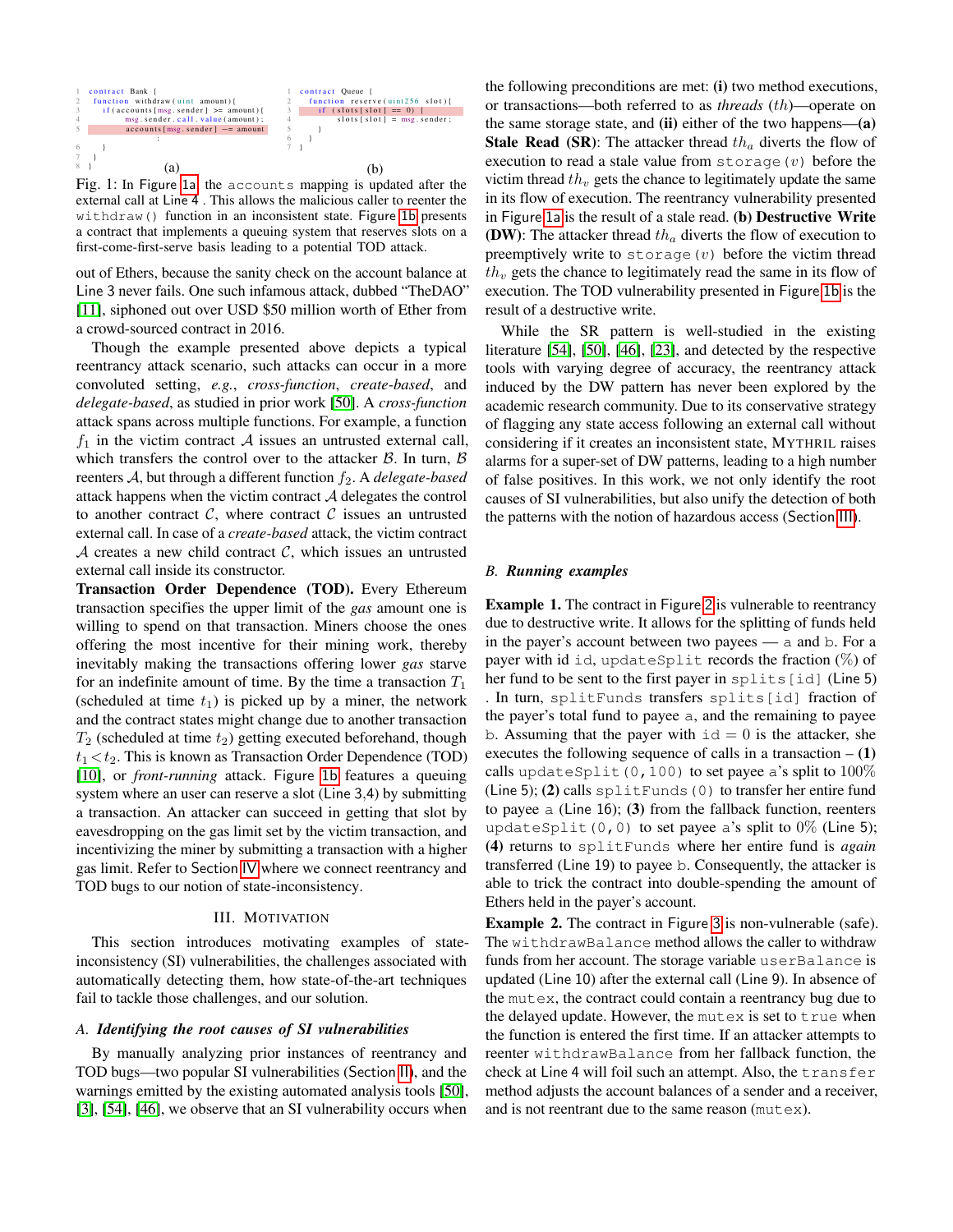```
1 // [Step 1]: Set split of 'a' (id = 0) to 100(%)
2 // [Step 4]: Set split of 'a' (id = 0) to 0(%)
  function updateSplit(uint id, uint split) public{
      require(split \leq 100);splits[id] = split;6 }
  function splitFunds(uint id) public {
      address payable a = pagee1=id;10 address payable b = \text{page2}[id];
11 uint depo = deposits[id];
12 deposits[id] = 0;
13
14 // [Step 2]: Transfer 100% fund to 'a'
15 // [Step 3]: Reenter updateSplit<br>16 a.call.value(depo * splits[id] /
      a.call.value(depo * splits[id] / 100)("");
17
18 // [Step 5]: Transfer 100% fund to 'b'
19 b.transfer(depo * (100 - splits[id]) / 100);
20 }
```
Fig. 2: The attacker reenters updateSplit from the external call at Line 16 and and sets splits  $id$  = 0. This enables the attacker to transfer all the funds again to b.

#### *C. State of the vulnerability analyses*

In light of the examples above, we outline the key challenges encountered by the state-of-the-art techniques, *i.e.*, SECURIFY [\[54\]](#page-15-1), VANDAL [\[23\]](#page-14-20), MYTHRIL [\[3\]](#page-14-13), OYENTE [\[46\]](#page-14-14), and SEREUM [\[50\]](#page-14-11) that find state-inconsistency (SI) vulnerabilities. Table [I](#page-4-1) summarizes our observations.

Cross-function attack. The public methods in a smart contract act as independent entry points. Instead of reentering the same function, as in the case of a traditional reentrancy attack, in a cross-function attack, the attacker can reenter the contract through any public function. Detecting cross-function vulnerabilities poses a significantly harder challenge than single-function reentrancy, because every external call can jump back to any public method—leading to an explosion in the search space due to a large number of potential call targets.

Unfortunately, most of the state of the art techniques cannot detect cross-function attacks. For example, the *No Write After Call* (NW) strategy of SECURIFY identifies a storage variable write (SSTORE) following a CALL operation as a potential violation. MYTHRIL adopts a similar policy, except it also warns when a state variable is read after an external call. Both VANDAL and OYENTE check if a CALL instruction at a program point can be reached by a recursive call to the enclosing function. In all four tools, reentrancy is modeled after The DAO [\[11\]](#page-14-7) attack, and therefore scoped within a single function. Since the attack demonstrated in Example 1 spans across both the updateSplit and splitFunds methods, detecting such an attack is out of scope for these tools. Coincidentally, the last three tools raise alarms here for the wrong reason, due to the over-approximation in their detection strategies. SEREUM is a run-time bug detector that detects cross-function attacks. When a transaction returns from an external call, SEREUM write-locks all the storage variables that influenced control-flow decisions in any previous invocation of the contract during the external call. If a locked variable is re-written going forward, an attack is detected. SEREUM fails to detect the attack in Example 1

```
function withdrawBalance(uint amount) public {
      //[Step 1]: Enter when mutex is false
      //[Step 4]: Early return, since mutex is true
  4 if (mutex == false) {
        5 //[Step 2]: mutex = true prevents re-entry
        mutex = true;
        7 if (userBalance[msg.sender] > amount) {
           8 //[Step 3]: Attempt to reenter
          msg.sender.call.value(amount)("");
10 userBalance[msq.sender] -= amount;
\overline{11}12 mutex = false;
13 }
14 }
\frac{15}{16}function transfer(address to, uint amt) public {
17 if (mutex == false) {
18 mutex = true;
19 if (userBalance[msg.sender] > amt) {
20 userBalance[to] += amt;
21 userBalance[msg.sender] -= amt;
22 }
23 mutex = false;
24 }
25 }
```
Fig. 3: Line 6 sets mutex to true, which prohibits an attacker from reentering by invalidating the path condition (Line 4).

(Figure [2](#page-3-0)), because it would not set any lock due to the absence of any control-flow deciding state variable  $<sup>1</sup>$  $<sup>1</sup>$  $<sup>1</sup>$ .</sup>

*Our solution*: To mitigate the state-explosion issue inherent in static techniques, SAILFISH performs a taint analysis from the arguments of a public method to the CALL instructions to consider only those external calls where the destination can be controlled by an attacker. Also, we keep our analysis tractable by analyzing public functions in *pairs*, instead of modeling an arbitrarily long call-chain required to synthesize exploits.

Hazardous access. Most tools apply a conservative policy, and report a read/write from/to a state variable following an external call as a possible reentrancy attack. Since this pattern alone is not sufficient to lead the contract to an inconsistent state, they generate a large number of false positives. Example 1 (Figure [2](#page-3-0)) without the updateSplit method is *not* vulnerable, since splits [id] cannot be modified any more. However, MYTHRIL, OYENTE, and VANDAL flag the modified example as vulnerable, due to the conservative detection strategies they adopt, as discussed before.

*Our solution*: We distinguish between *benign* and *vulnerable* reentrancies, *i.e.*, reentrancy as a feature *vs.* a bug. We only consider reentrancy to be vulnerable if it can be leveraged to induce a state-inconsistency (SI). Precisely, if two operations (a) operate on the same state variable, (b) are reachable from public methods, and  $(c)$  at-least one is a write—we call these two operations a hazardous access pair. The notion of hazardous access unifies both Stale Read (SR), and Destructive Write (DW). SAILFISH performs a lightweight static analysis to detect such hazardous accesses. Since the modified Example 1 (without the updateSplit) presented above does not contain any hazardous access pair, we do not flag it as vulnerable.

Scalability. Any SOLIDITY method marked as either public or external can be called by an external entity *any* number of

<span id="page-3-2"></span><sup>1</sup>A recent extension [\[18\]](#page-14-21) of SEREUM adds support for unconditional reentrancy attacks by tracking data-flow dependencies. However, they only track data-flows from storage variables to the parameters of calls. As a result, even with this extension, SEREUM would fail to detect the attack in Example 1.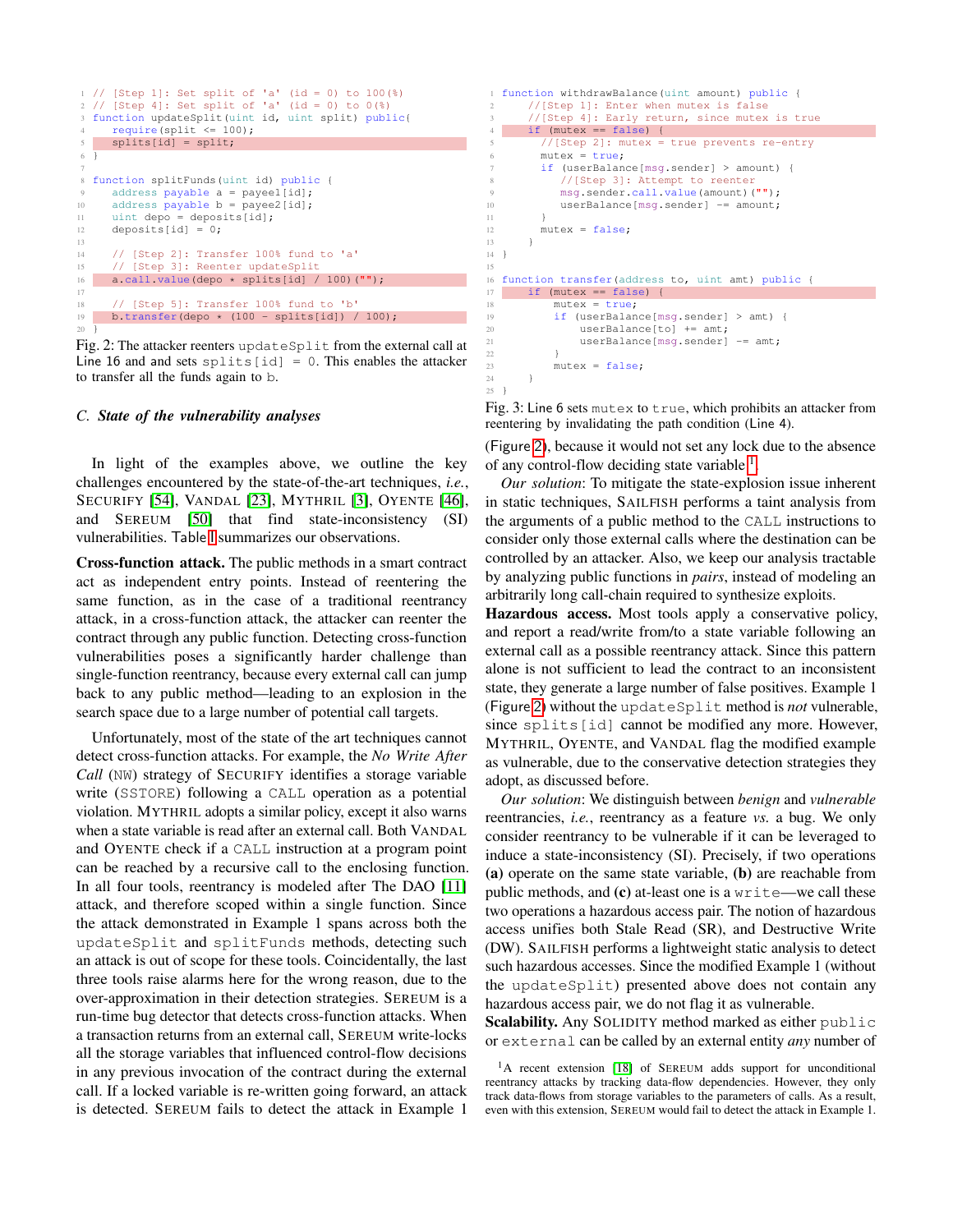<span id="page-4-1"></span>TABLE I: Comparison of smart-contract bug-finding tools.

| <b>Tool</b>            | Cr. | Haz. | Scl. | Off. |
|------------------------|-----|------|------|------|
| SECURIFY [54]          |     |      |      |      |
| VANDAL [23]            |     |      |      |      |
| MYTHRIL <sup>[3]</sup> |     |      |      |      |
| OYENTE <sup>[46]</sup> |     |      |      |      |
| SEREUM [50]            |     |      |      |      |
| <b>SAILFISH</b>        |     |      |      |      |

 $\bullet$  Full  $\bullet$  Partial  $\circ$  No support. Cr.: Cross-function, Haz.: Hazardous access, Scl.: Scalability, Off.: Offline detection

times in *any* arbitrary order—which translates to an unbounded search space during static reasoning. SECURIFY [\[54\]](#page-15-1) relies on a Datalog-based data-flow analysis, which might fail to reach a fixed point in a reasonable amount of time, as the size of the contract grows. MYTHRIL [\[3\]](#page-14-13) and OYENTE [\[46\]](#page-14-14) are symbolic-execution-based tools that share the common problems suffered by any symbolic engine.

*Our solution*: In SAILFISH, the symbolic verifier validates a program path involving hazardous accesses. Unfortunately, the path could access state variables that are likely to be used elsewhere in the contract. It would be very expensive for a symbolic checker to perform a whole-contract analysis required to precisely model those state variables. We augment the verifier with a *value summary* that over-approximates the side-effects of the public methods on the state variables across all executions. This results in an inexpensive symbolic evaluation that conservatively prunes false positives.

Offline bug detection. Once deployed, a contract becomes immutable. Therefore, it is important to be able to detect bugs prior to the deployment. However, offline (static) approaches come with their unique challenges. Unlike an online (dynamic) tool that detects an ongoing attack in just one execution, a static tool needs to reason about all possible combinations of the contract's public methods while analyzing SI issues. As a static approach, SAILFISH needs to tackle all these challenges.

# *D.* SAILFISH *overview*

This section provides an overview (Figure [4](#page-4-2)) of SAILFISH which consists of the EXPLORER and the REFINER modules.

Explorer. From a contract's source, SAILFISH statically builds a *storage dependency graph* (SDG) (Section [V-A\)](#page-5-1) which over-approximates the read-write accesses (Section [V-B\)](#page-6-0) on the storage variables along all possible execution paths. Stateinconsistency (SI) vulnerabilities are modeled as graph queries over the SDG. If the query results in an empty set, the contract is certainly non-vulnerable. Otherwise, we generate a counterexample which is subject to further validation by the REFINER. Example 1 Example 1 (Figure [2](#page-3-0)) contains a reentrancy bug that spans across two functions. The attacker is able to create an SI by leveraging hazardous accesses-splits[id] influences (read) the argument of the external call at Line 16 in splitFunds, and it is set (write) at Line 5 in updateSplit. The counter-example returned by the EXPLORER is  $11 \rightarrow 12$  $\rightarrow$  16  $\rightarrow$  4  $\rightarrow$  5. Similarly, in Example 2 (Figure [3](#page-3-1)), when withdrawBalance is composed with transfer to model a cross-function attack, SAILFISH detects the *write* at Line 10, and the *read* at Line 19 as hazardous. Corresponding counter-example

<span id="page-4-2"></span>

is  $\bigoplus$  ...  $\bigoplus$   $\rightarrow$   $\bigoplus$  ...  $\bigoplus$ . In both the cases, the EXPLORER detects a potential SI, so conservatively they are flagged as *possibly vulnerable*. However, this is incorrect for Example 2. Thus, we require an additional step to refine the initial results. Refiner. Although the counter-examples obtained from the EXPLORER span across only two public functions  $P_1$  and  $P_2$ , the path conditions in the counter-examples may involve state variables that can be operated on by the public methods P<sup>\*</sup> other than those two. For example, in case of reentrancy, the attacker can alter the contract state by invoking  $P^*$  after the external call-site—which makes reentry to  $P_2$  possible. To alleviate this issue, we perform a contract-wide value-summary analysis that computes the necessary pre-conditions to set the values of storage variables. The symbolic verifier consults the value summary when evaluating the path constraints.

Example 2 In Example 2 (Figure [3](#page-3-1)), the REFINER would conservatively assume the mutex to be *unconstrained* after the external call at Line 9 in absence of a value summary – which would make the path condition feasible. However, the summary (Section [VI](#page-7-0)) informs the symbolic checker that all the possible program flows require the mutex already to be false, in order to set the mutex to false again. Since the pre-condition conflicts with the program-state  $\delta = \{$  mutex  $\mapsto$  true} (set by Line 6), SAILFISH refutes the possibility of the presence of a reentrancy, thereby pruning the false warning.

#### IV. STATE INCONSISTENCY BUGS

<span id="page-4-0"></span>In this section, we introduce the notion of state-inconsistency, and how it is related to reentrancy and TOD bugs.

Let  $\vec{\mathcal{F}}$  be the list of all public/external functions in a contract C defined later in Figure [9](#page-8-0). For each function  $\mathcal{F} \in \vec{\mathcal{F}}$ , we denote *F* statements to be the statements of *F*, and  $f = \mathcal{F}$  name to be the name of  $F$ . In Ethereum, one or more functions can be invoked in a transaction  $T$ . Since the contract code is executed by the EVM, the value of its *program counter* (PC) deterministically identifies every statement  $s \in \mathcal{F}$ . statements during run-time. An *event*  $e = \langle pc, f(\vec{x}), inv \rangle$  is a 3-tuple that represents the *inv*-th invocation of the function  $F$  called from outside (*i.e.*, external to the contract C) with arguments  $\vec{x}$ . Identical invocation of a function  $\mathcal F$  is associated with the same arguments. For events, we disregard internal subroutine calls,  $e.g.,$  if the function  $\mathcal F$ calls another public function  $\mathcal G$  from inside its body, the latter invocation does not generate an event. In other words, the notion of events captures the occurrences when a public/external method of a contract is called externally, *i.e.*, across the contract boundary. Functions in events can be called in two ways: either directly by  $T$ , or by another contract. If an external call statement  $s_c \in \mathcal{F}_c$  statements results in a reentrant invocation of  $\mathcal{F}$ , then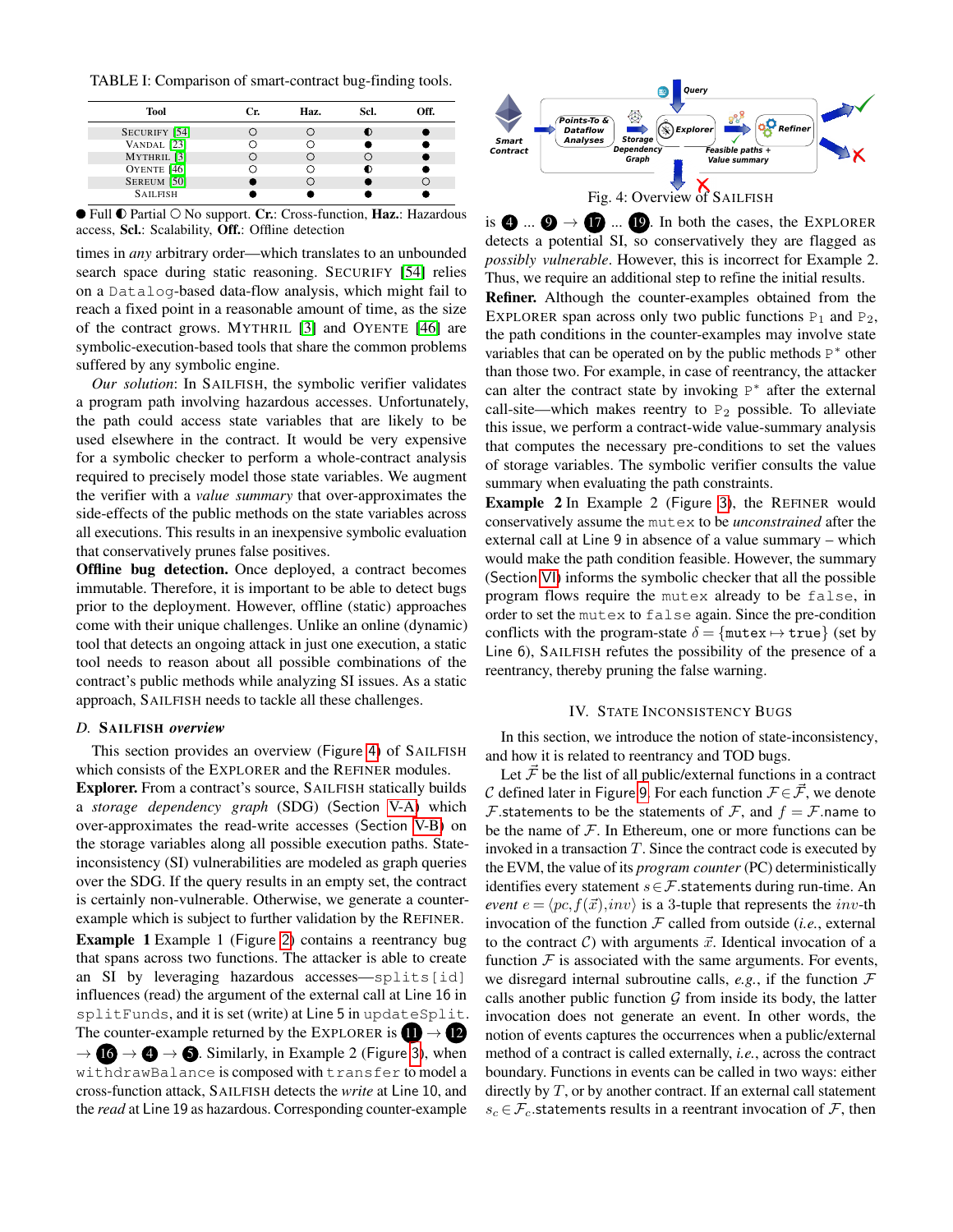pc holds the value of the program counter of  $s_c$ . In this case, we say that the execution of  $\mathcal F$  is *contained* within that of  $\mathcal F_c$ . However, the value  $pc = 0$  indicates that F is invoked by T, and not due to the invocation of any other method in  $\mathcal{C}$ .

**Definition 1 (Schedule).** A *schedule*  $\mathcal{H} = [e_1, e_2, ..., e_n],$  $\forall e \in \mathcal{H}, e.f \in \{\mathcal{F}.\text{name}|\mathcal{F} \in \vec{\mathcal{F}}\}$  is a valid sequence of *n* events that can be executed by the EVM. The events, when executed in order on an initial contract state  $\Delta$ , yield the final state  $\Delta'$ , *i.e.*,  $\Delta \xrightarrow{e_1} \Delta_1 \xrightarrow{e_2} \Delta_2 ... \xrightarrow{e_n} \Delta'$ , which we denote as  $\Delta \xrightarrow{\mathcal{H}} \Delta'$ . The set of all possible schedules is denoted by H.

**Definition 2 (Equivalent schedules).** Two schedules  $\mathcal{H}_1$  and  $\mathcal{H}_2$ , where  $|\mathcal{H}_1| = |\mathcal{H}_2|$ , are *equivalent*, if  $\forall e \in \mathcal{H}_1, \exists e' \in \mathcal{H}_2$ such that  $e.f = e'.f \wedge e.inv = e'.inv$ , and  $\forall e' \in \mathcal{H}_2, \exists e \in \mathcal{H}_1$ , such that  $e'.f = e.f \wedge e'.inv = e.inv$ . We denote it by  $\mathcal{H}_1 \equiv \mathcal{H}_2$ .

Intuitively, equivalent schedules contain the same set of function invocations.

Definition 3 (Transformation function). A transformation function  $\mu : \mathbb{H} \to \mathbb{H}$  accepts a schedule H, and transforms it to an equivalent schedule  $\mathcal{H}' \equiv \mathcal{H}$ , by employing one of two possible strategies at a time—(i) mutates pc of an event  $\exists e' \in \mathcal{H}'$ , such that  $e'$ .pc holds a valid non-zero value, (ii) permutes  $H$ . These strategies correspond to two possible ways of transaction ordering, respectively: (a) when a contract performs an external call, it can be leveraged to re-enter the contract through internal transactions, (b) the external transactions of a contract can be mined in any arbitrary order.

Definition 4 (State inconsistency bug). For a contract instance C, an initial state  $\Delta$ , and a schedule  $\mathcal{H}_1$  where  $\forall e \in \mathcal{H}_1, e, pc = 0$ , if there exists a schedule  $\mathcal{H}_2 = \mu(\mathcal{H}_1)$ , where  $\Delta \xrightarrow{\mathcal{H}_1} \Delta_1$  and  $\Delta \xrightarrow{\mathcal{H}_2} \Delta_2$ , then C is said to have a state-inconsistency bug, iff  $\Delta_1 \neq \Delta_2$ .

**Definition 5 (Reentrancy bug).** If a contract  $C$  contains an SI bug due to two schedules  $\mathcal{H}_1$  and  $\mathcal{H}_2 = \mu(\mathcal{H}_1)$ , such that  $\exists e \in \mathcal{H}_2$  (e.pc  $\neq 0$ ) (first transformation strategy), then the contract is said to have a reentrancy bug.

In other words,  $e, pc \neq 0$  implies that e.f is a reentrant invocation due to an external call in C.

**Definition 6 (Generalized TOD bug).** If a contract  $C$  contains an SI bug due to two schedules  $\mathcal{H}_1$  and  $\mathcal{H}_2 = \mu(\mathcal{H}_1)$ , such that  $\mathcal{H}_2$  is a permutation (second transformation strategy) of  $\mathcal{H}_1$ , then the contract is said to have a generalized transaction order dependence (G-TOD), or event ordering bug (EO) [\[43\]](#page-14-22).

Permutation of events corresponds to the fact that the transactions can be re-ordered due to the inherent non-determinism in the network, *e.g.*, miner's scheduling strategy, gas supplied, *etc.* In this work, we limit the detection to only those cases where Ether transfer is affected by state-inconsistency—which is in line with the previous work [\[54\]](#page-15-1), [\[46\]](#page-14-14). We refer to those as TOD bugs.

# <span id="page-5-0"></span>V. EXPLORER: LIGHTWEIGHT EXPLORATION OVER SDG

This section introduces the storage dependency graph (SDG), a graph abstraction that captures the control and data flow relations between the storage variables and the critical program instructions, *e.g.*, control-flow deciding, and state-changing

operations of a smart contract. To detect SI bugs, we then define hazardous access, which is modeled as queries over the SDG.

# <span id="page-5-1"></span>*A. Storage dependency graph (SDG)*

In a smart contract, the public methods are the entry-points which can be called by an attacker. SAILFISH builds a storage dependency graph (SDG)  $\mathcal{N} = (V, E, \chi)$  that models the execution flow as if it was subverted by an attacker, and how the subverted flow impacts the global state of the contract. Specifically, the SDG encodes the following information:

Nodes. A node of an SDG represents either a storage variable, or a statement operating on a storage variable. If  $V$  be the set of all storage variables of a contract, and  $S$  be the statements operating on V, the set of nodes  $V := \{V \cup S\}.$ 

Edges. An edge of an SDG represents either the data-flow dependency between a storage variable and a statement, or the relative ordering of statements according to the program controlflow.  $\chi(E) \rightarrow \{D,W,Q\}$  is a labeling function that maps an edge to one of the three types. A directed edge  $\langle u,v \rangle$  from node u to node v is labeled as (a) D; if  $u \in V, v \in S$ , and the statement v is datadependent on the state variable u (b) W; if  $u \in S$ ,  $v \in V$ , and the state variable v is written by the statement u (c)  $\circ$ ; if  $u \in S, v \in S$ , and statement  $u$  precedes statement  $v$  in the control-flow graph.

We encode the rules for constructing an SDG in Datalog. First, we introduce the reader to Datalog preliminaries, and then describe the construction rules.

Datalog preliminaries. A Datalog program consists of a set of *rules* and a set of *facts*. Facts simply declare predicates that evaluate to true. For example, parent("Bill", "Mary") states that Bill is a parent of Mary. Each Datalog rule defines a predicate as a conjunction of other predicates. For example, the rule: ancestor  $(x, y)$  : - parent  $(x, y)$ z), ancestor(z,  $y$ ) —says that ancestor(x,  $y$ ) is true, if both parent  $(x, z)$  and ancestor  $(z, y)$  are true. In addition to variables, predicates can also contain constants, which are surrounded by double quotes, or "don't cares", denoted by underscores.

<span id="page-5-2"></span>

| $reach(s_1, s_2)$ | $\therefore$ $s_2$ is reachable from $s_1$                                |
|-------------------|---------------------------------------------------------------------------|
|                   | intermediate $(s_1,s_2,s_3)$ : – reach $(s_1,s_2)$ , reach $(s_2,s_3)$    |
|                   | $succ(s_1, s_2)$ : - $s_2$ is the successor of $s_1$                      |
|                   | $extcall(s, cv)$ : - s is an external call,                               |
|                   | $cv$ is the call value                                                    |
|                   | entry(s,m) $\therefore$ s is an entry node of method m                    |
|                   | $\text{exit}(s,m) \quad : - \quad s \text{ is an exit node of method } m$ |
|                   | storage $(v)$ : – v is a storage variable                                 |
|                   | write $(s,v)$ : – s updates variable v                                    |
|                   | depend $(s, v)$ : – s is data-flow dependent on v                         |
|                   | $a$ owner(s) : – only owner executes s                                    |

Fig. 5: Built-in rules for ICFG related predicates.

Base ICFG facts. The base facts of our inference engine describe the instructions in the application's inter-procedural control-flow graph (ICFG). In particular, Figure [5](#page-5-2) shows the base rules that are derived from a classical ICFG, where s, m and  $v$  correspond to a statement, method, and variable respectively. SAILFISH uses a standard static taint analysis out-of-the-box to restrict the entries in the extcall predicate. Additionally, owner(s) represents that s can *only* be executed by contract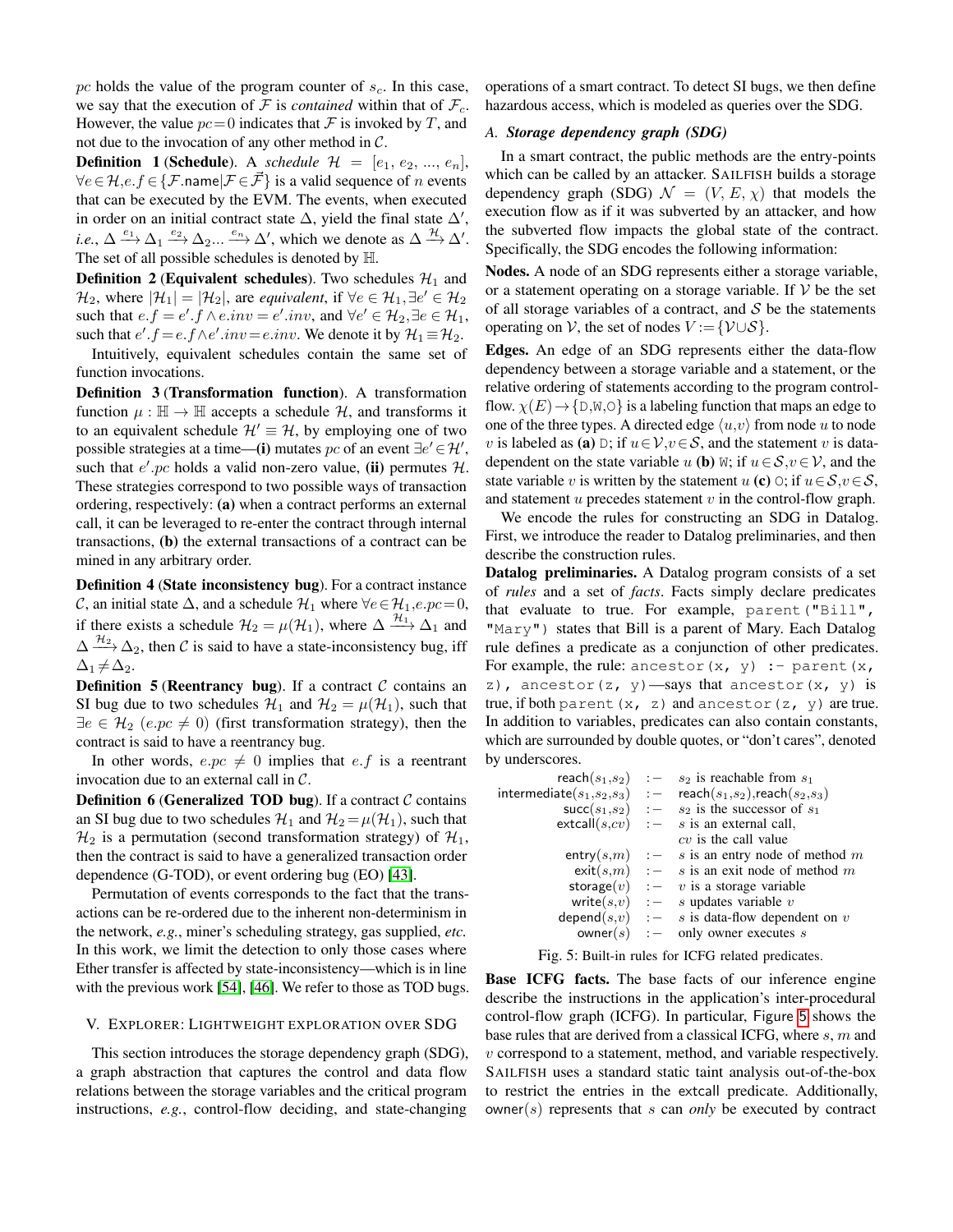owners, which enables SAILFISH to model SI attacks precisely. Refer to Appendix [V-B](#page-17-0) for details.

<span id="page-6-1"></span>sdg(s1,v,<sup>0</sup> W 0 ) :− write(s1,v),storage(v) sdg(s1,v,<sup>0</sup> D 0 ) :− depend(s1,v),storage(v) sdg(s1,s2, 0 O 0 ) :− sdg(s1,\_,\_),reach(s1,s2),sdg(s2,\_,\_), ¬intermediate(s1,\_,s2) sdg(s1,s2, 0 O 0 ) :− extcall(s1,\_),entry(s2,\_) sdg(s4,s3, 0 O 0 ) :− extcall(s1,\_),entry(\_,m0), succ(s1,s3),exit(s4,m0) Fig. 6: Rules for constructing SDG.

SDG construction. The basic facts generated from the previous step can be leveraged to construct the SDG. As shown in Fig [6,](#page-6-1) a "write-edge" of an SDG is labeled as 'W', and is constructed by checking whether storage variable  $v$  gets updated in statement s. Similarly, a "data-dependency edge" is labeled as  $' D'$ , and is constructed by determining whether the statement s is datadependent on the storage variable  $v$ . Furthermore, we also have the "order-edge" to denote the order between two statements, and those edges can be drawn by checking the reachability between nodes in the original ICFG. Finally, an external call in SOLIDITY can be weaponized by the attacker by hijacking the current execution. In particular, once an external call is invoked, it may trigger the callback function of the attacker who can perform arbitrary operations to manipulate the storage states of the original contract. To model these semantics, we also add extra 'O'-edges to connect external calls with other public functions that can potentially update storage variables that may influence the execution of the current external call. Specifically, we add an extra order-edge to connect the external call to the entry point of another public function  $m$ , as well as an order-edge from the exit node of  $m$  to the successor of the original external call.

Example 3 Consider Example 1 (Figure [2](#page-3-0)) that demonstrates an SI vulnerability due to both splitFunds and updateSplit methods operating on a state variable splits [id]. Figure [7](#page-6-2) models this attack semantics. deposits and splits[id] correspond to the variable nodes in the graph. Line 12 writes to deposits; thus establishing a W relation from the instruction to the variable node. Line 16 and Line 19 are data-dependent on both the state variables. Hence, we connect the related nodes with D edges. Finally, the instruction nodes are linked together with directed O edges following the control-flow. To model the reentrancy attack, we created an edge from the external call node  $\mathbf{2} \rightarrow \mathbf{4}$ , the entry point of splitFunds. Next, we remove the edge between the external call  $\bigcirc$ , and its successor  $\bigcirc$ . Lastly, we add an edge between  $\bigcirc$ , the exit node of updateSplit, and  $\bigcirc$ , the following instruction in updateSplit.

#### <span id="page-6-0"></span>*B. Hazardous access*

Following our discussion in Section [IV](#page-4-0), to detect SI bugs in a smart contract, one needs to enumerate and evaluate all possible schedules on every contract state—which is computationally infeasible. To enable scalable detection of SI bugs statically, we define *hazardous access*, which is inspired by the classical data race problem, where two different execution paths operate on the same storage variable, and at least one operation is a

<span id="page-6-2"></span>

Fig. 7: SDG for Example 1. Ovals and rectangles represent storage variables and instructions. Blue  $[\blacksquare]$  and green  $[\blacksquare]$  colored nodes correspond to instructions from splitFunds and updateSplit methods, respectively. The O, D, and W edges stand for order, data, and write edges, respectively. The red  $[\blacksquare]$  edges on splits denote hazardous access.

*write*. In a smart contract, the *execution paths* correspond to two executions of public function(s).

As shown in the hazard(.) predicate in Figure [8](#page-7-1), a hazardous access is a tuple denoted by  $\langle s_1,s_2,v \rangle$ , where v is a storage variable which both the statements  $s_1$  and  $s_2$  operate on, and either  $s_1$ , or s2, or both are *write* operations. While deriving the data-flow dependency predicate  $\text{sdg}(s, v, 'D')$ , we consider both direct and indirect dependencies of the variable  $v$ . We say that a statement s operates on a variable  $v$  if either  $s$  is an assignment of variable  $v$  or  $s$  contains an expression that is dependent on variable  $s$ .

SAILFISH identifies hazardous access statically by querying the contract's SDG, which is a path-condition agnostic data structure. A non-empty query result indicates the existence of a hazardous access. However, these accesses might not be feasible in reality due to conflicting path conditions. The REFINER module (Section [VI](#page-7-0)) uses symbolic evaluation to prune such infeasible accesses.

# *C. State inconsistency bug detection*

As discussed in Section [IV](#page-4-0), a smart contract contains an SI bug if there exists two schedules that result in a different contract state, *i.e.*, the values of the storage variables. Instead of enumerating all possible schedules (per definition) statically which is computationally infeasible, we use hazardous access as a *proxy* to detect the root cause of SI. Two schedules can result in different contract states if: (a) there exist two operations, where at least one is a *write* access, on a common storage variable, and (b) the relative order of such operations differ in two schedules. The hazardous access captures the first (a) condition. Now, in addition to hazardous access, SI bugs require to hold certain conditions that can alter (b) the relative order of the operations in the hazardous access pair. For reentrancy, SAILFISH checks if a hazardous access pair is reachable in a reentrant execution, as it can alter the execution order of the statements in a hazardous access pair. To detect TOD, SAILFISH checks whether an Ether transfer call is reachable from one of the statements in a hazardous access pair. In this case, the relative execution order of those statements determines the amount of Ether transfer.

Reentrancy detection. A malicious reentrancy query (Figure [8](#page-7-1)) looks for a hazardous access pair  $\langle s_1, s_2 \rangle$  such that both  $s_1$  and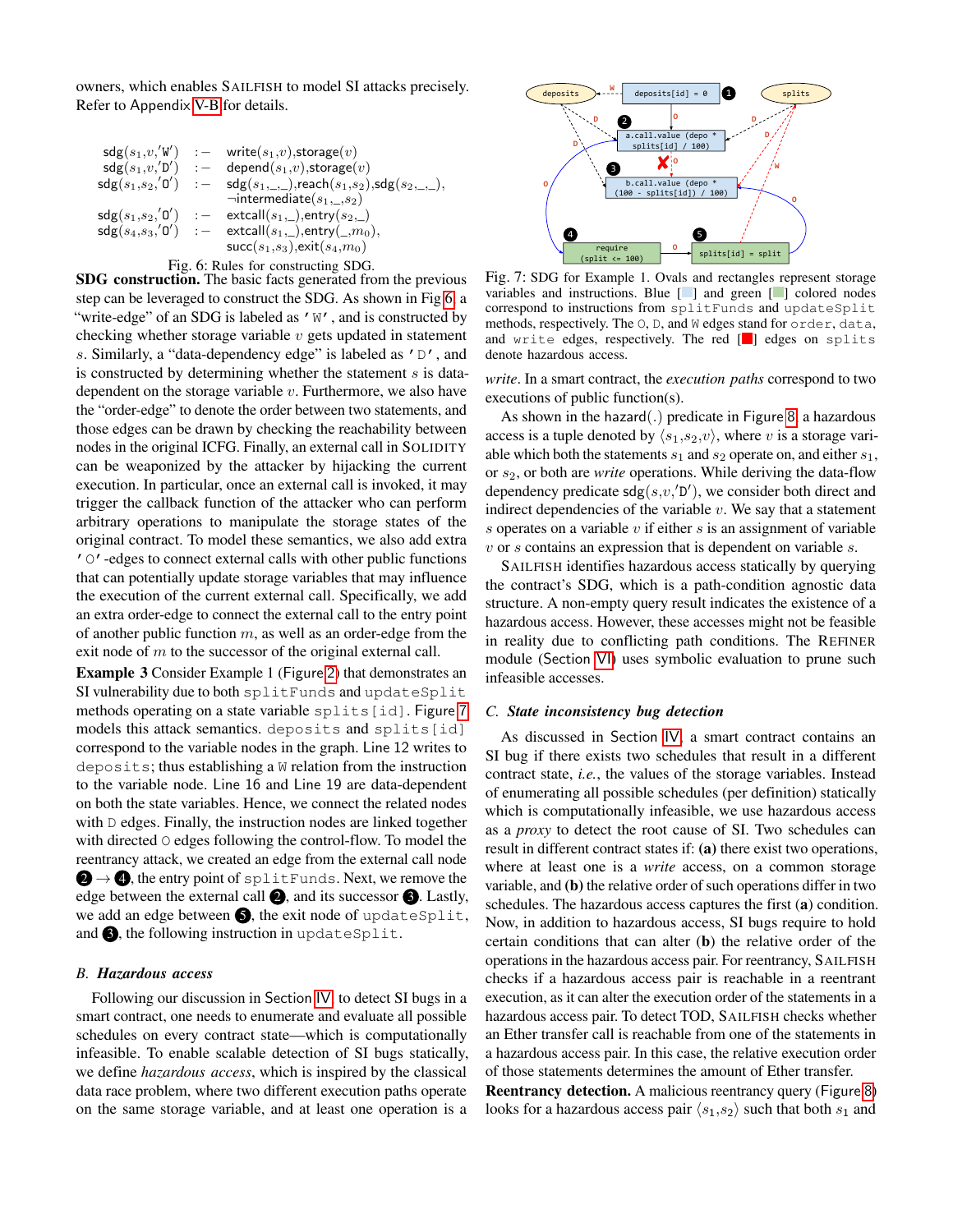<span id="page-7-1"></span>
$$
\begin{array}{ll} \textsf{hazard}(s_1,s_2,v) & := & \textsf{storage}(v),\textsf{sdg}(s_1,v',\textsf{W}'),\\ \textsf{sdg}(s_2,v,\_,),s_1\neq s_2\\ \textsf{reentry}(s_1,s_2) & := & \textsf{extcall}(e,\_,) ,\textsf{reach}(e,s_1),\textsf{reach}(e,s_2),\\ \textsf{hazard}(s_1,s_2,\_,) \neg \textsf{owner}(s_1), \neg \textsf{owner}(s_2)\\ \textsf{tod}(s_1,s_2) & := & \textsf{extcall}(e,cv), c v > 0 ,\textsf{reach}(s_1,e),\\ \textsf{hazard}(s_1,s_2,\_,) \neg \textsf{owner}(s^*),\\ s^* \in \{s_1,s_2\}\\ \textsf{Base case:}\\ \textsf{cex}(s_0,s_1) & := & \textsf{entry}(s_0,\_,) ,\textsf{succ}(s_0,s_1), f(s_1,s_2),\\ \textsf{extcall}(s',\_,) ,\textsf{reach}(s_1,s^*),\\ s^* \in \{s_1,s_2,s'\}, f \in \{\textsf{tod},\textsf{reentry}\}\\ \textsf{Inductive case:}\\ \textsf{cex}(s_1,s_2) & := & \textsf{cex}(\_,s_1),\textsf{succ}(s_1,s_2), f(s_3,s_4),\\ \textsf{extcall}(s',\_,) ,\textsf{reach}(s_2,s^*),\\ s^* \in \{s_3,s_4,s'\}, f \in \{\textsf{tod},\textsf{reentry}\} \end{array}
$$

Fig. 8: Rules for hazardous access and counter-examples.

 $s_2$  are reachable from an external call in the SDG, and executable by an attacker.

To detect *delegate-based* reentrancy attacks, where the delegatecall destination is tainted, we treat delegatecall in the same way as the extcall in Figure [8](#page-7-1). For untainted delegatecall destinations, if the source code of the delegated contract is available, SAILFISH constructs an SDG that combines both the contracts. If neither the source, nor the address of the delegated contract is available, SAILFISH treats delegatecall in the same way as an unsafe external call. For *create-based* attacks, since the source code of the child contract is a part of the parent contract, SAILFISH builds the SDG by combining both the creator (parent) and the created (child) contracts. Subsequently, SAILFISH leverages the existing queries in Figure [8](#page-7-1) on the combined SDG. For untainted extcall, and delegatecall destinations, SAILFISH performs inter-contract (Appendix [V-A\)](#page-17-1) analysis to build an SDG combining both contracts.

Example 4 When run on the SDG in Figure [7](#page-6-2) (Example 1), the query returns the tuple  $\langle 3,5 \rangle$ , because they both operate on the state variable splits, and belong to distinct public methods, *viz.*, splitFunds and updateSplit respectively.

TOD detection. As explained in Section [II](#page-1-0), TOD happens when Ether transfer is affected by re-ordering transactions. Hence, a hazardous pair  $\langle s_1,s_2 \rangle$  forms a TOD if the following conditions hold: 1) an external call is reachable from either  $s_1$  or  $s_2$ , and 2) the amount of Ether sent by the external call is greater than zero.

SAILFISH supports all three TOD patterns supported by SECURIFY [\[54\]](#page-15-1)—(i) TOD Transfer specifies that the precondition of an Ether transfer, *e.g.*, a condition c guarding the transfer, is influenced by transaction ordering, (ii) TOD Amount indicates that the amount  $a$  of Ether transfer is dependent on transaction ordering, and (iii) TOD Receiver defines that the external call destination  $e$  is influenced by the transaction ordering. To detect these attacks, SAILFISH reasons if  $c$ , or  $a$ , or  $e$  is data-flow dependent on some storage $(v)$ , and the statements corresponding to those three are involved in forming a hazardous pair.

Counter-example generation. If a query over the SDG returns  $\perp$  (empty), then the contract is safe, because the SDG models the state inconsistency in the contract. On the other hand, if the query returns a list of pairs  $\langle s_1, s_2 \rangle$ , SAILFISH performs a *refinement* step to determine if those pairs are indeed feasible. Since the original output pairs (*i.e.*,  $\langle s_1, s_2 \rangle$ ) can not be directly consumed by the symbolic execution engine, SAILFISH leverages the  $c$ ex-rule in Figure [8](#page-7-1) to compute the minimum ICFG  $G$  that contains statements  $s_1$ ,  $s_2$ , and the relevant external call  $s'$ . In the base case, cex-rule includes edges between entry points and their successors that can transitively reach  $s_1$ ,  $s_2$ , or  $s'$ . In the inductive case, for every node  $s_1$  that is already in the graph, we recursively include its successors that can also reach  $s_1$ ,  $s_2$ , or  $s'$ . Example 5 SAILFISH extracts the graph slice starting from the root (not shown in Figure [7](#page-6-2)) of the SDG to node  $\bigcirc$ . The algorithm extracts the sub-graph  $\langle$  root $\rangle \stackrel{*}{\rightarrow} \bigotimes \rightarrow \bigotimes \rightarrow \bigotimes$  $\bullet$ , maps all the SDG nodes to the corresponding ICFG nodes, and computes the final path slice which the REFINER runs on.

#### VI.

# <span id="page-7-0"></span>REFINER: SYMBOLIC EVALUATION WITH VALUE SUMMARY

As explained in Section [V](#page-5-0), if the EXPLORER module reports an alarm, then there are two possibilities: either the contract is indeed vulnerable, or the current counter-example (*i.e.*, subgraph generated by the rules in Figure [8](#page-7-1)) is infeasible. Thus, SAILFISH proceeds to refine the subgraph by leveraging symbolic evaluation (Section [VI-B\)](#page-9-0). However, as we show later in the evaluation, a naive symbolic evaluation whose storage variables are completely unconstrained will raise several false positives. To address this challenge, the REFINER module in SAILFISH leverages a light-weight *value summary analysis* (Section [VI-A\)](#page-7-2) that output the potential symbolic values of each storage variable under different constraints, which will be used as the pre-condition of the symbolic evaluation (Section [VI-B\)](#page-9-0).

# <span id="page-7-2"></span>*A. Value summary analysis (VSA)*

For each storage variable, the goal of value summary analysis (VSA) is to compute its invariant that holds through the life-cycle of a smart contract. While summary-based analysis has been applied in many different applications before, there is no off-the-shelf VSA for smart contracts that we could leverage for the following reasons: (a) Precision. A value summary based on abstract interpretation [\[49\]](#page-14-23) that soundly computes the interval for each storage variable scales well, but since it ignores the path conditions under which the interval holds, it may lead to *weaker preconditions* that are not sufficient to prune infeasible paths. For the example in Figure [3](#page-3-1), a naive and scalable analysis will ignore the control flows, and conclude that the summary of mutex is  $\top$  (either true or false), which will be useless to the following symbolic evaluation, since mutex is unconstrained. (b) Scalability. A *path-by-path* summary [\[34\]](#page-14-17), [\[20\]](#page-14-18) that relies on symbolic execution first computes the precondition  $pre_w$ , post-condition  $post_w$ , and per-path summary  $\phi_w = pre_w \wedge post_w$  for every path w. The overall summary  $\phi_f$ of the function  $f$  is the disjunction of individual path summaries, *i.e.*,  $\phi_f = \vee_w \phi_w$ . We identify the following barriers in adopting this approach out of the box: (i) *Generation*: The approach is computationally intensive due to well-known path explosion problem. (ii) *Application*: The summary being the unification of the constraints collected along all the paths, such a summary is complex, which poses a significant challenge to the solver. In fact, when we evaluated (Appendix [I](#page-15-3)) our technique by plugging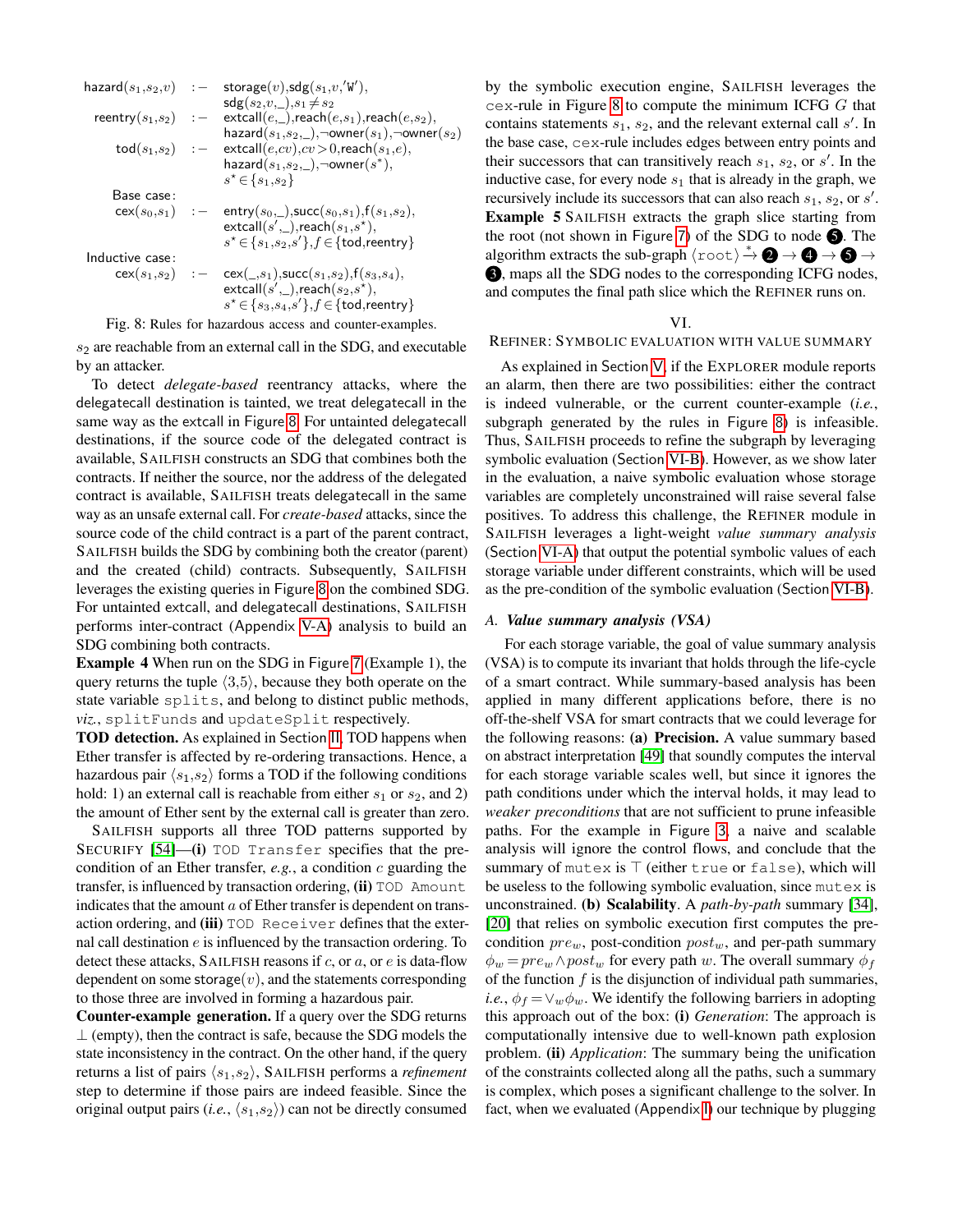```
Program \mathcal{P} ::= (\delta, \pi, \mathcal{F})ValueEnv \delta ::= V \rightarrowExpr
 PathEnv \pi ::= loc \rightarrow C
       Expr e ::= x \mid c \mid op(\vec{e}) \mid S(\vec{e})Statement s ::= havoc(s) | l := e | s; s | r = f(\vec{e})(\texttt{if}~e~s~s) \mid (\texttt{while}~e~s)Function \mathcal{F} ::= function f(\vec{x}) s returns y
   x,y \in \mathbf{Variable} \quad c \in \mathbf{Constant} \quad S \in \mathbf{StructName}
```
Fig. 9: Syntax of our simplified language.

in a similar path-by-path summary, the analysis timed out for 21.50% of the contracts due to the increased cost of the REFINE phase. (iii) *Usability*: Lastly, such a summary is precise, yet expensive. Computing a precise summary is beneficial only when it is used sufficient times. Our aim is to build a usable system that scales well in two dimensions—both to large contracts, and a large number of contracts. As the dataset is deduplicated, the scope of reusability is narrow. Therefore, an expensive summary does not pay off well given our use case. What we need in SAILFISH is a summarization technique that has a small resource footprint, yet offers reasonable precision for the specific problem domain, *i.e.*, smart contracts.

Therefore, we design a domain-specific VSA (Figure [10](#page-9-1)) to tackle both the challenges: (a) Precision: Unlike previous scalable summary techniques that map each variable to an interval whose path conditions are merged, we compensate for such precision loss at the merge points of the control flows using an idea inspired by symbolic union [\[53\]](#page-15-4)—our analysis stitches the branch conditions to their corresponding symbolic variables at the merge points. (b) Scalability: (i) *Generation*: This design choice, while being more precise, could still suffer from path explosion. To mitigate this issue, our analysis first starts with a precise abstract domain that captures concrete values and their corresponding path conditions, and then *gradually sacrifices* the precision in the context of statements that are difficult, or expensive to reason about, *e.g.*, loops, return values of external calls, updates over nested data structures, *etc.* (ii) *Application*: Lastly, we carefully design the evaluation rules (If-rule in Figure [10](#page-9-1)) that selectively drop path conditions at the confluence points—which leads to simpler constraints at the cost of potential precision loss. However, our evaluation of SAILFISH suggests that, indeed, our design of VSA strikes a reasonable trade-off in the precision-scalability spectrum in terms of both bug detection and analysis time.

To formalize our rules for VSA, we introduce a simplified language in Figure [9](#page-8-0). In particular, a contract  $P$  consists of (a) a list of public functions  $\mathcal F$  (private functions are inline), (b) a value environment  $\delta$  that maps variables or program identifiers to concrete or symbolic values, and (c) a path environment  $\pi$ that maps a location  $loc$  to its path constraint  $C$ . It is a boolean value encoding the branch decisions taken to reach the current state. Moreover, each function  $F$  consists of arguments, return values, and a list of statements containing loops, branches, and sequential statements, *etc.* Our expressions e include common features in SOLIDITY such as storage access, struct initialization, and arithmetic expressions (function invocation is handled within a statement), *etc.* Furthermore, since all private functions are inline, we assume that the syntax for calling an external function

with return variable r is  $r = f(\vec{e})$ . Finally, we introduce a havoc operator to make those variables in hard-to-analyze statements unconstrained, *e.g.*, havoc(*s*) changes each variable in *s* to  $\top$ (completely unconstrained).

Figure [10](#page-9-1) shows a representative subset of the inference rules for computing the summary. A program state consists of the value environment  $\delta$  and the path condition  $\pi$ . A rule  $\langle e, \delta, \pi \rangle \rightsquigarrow \langle v, \delta', \pi' \rangle$  says that a successful execution of e in the program state  $\langle \delta, \pi \rangle$  results in value v and the state  $\langle \delta', \pi' \rangle$ .

Bootstrapping. The value summary procedure starts with the "contract" rule that sequentially generates the value summary for each public function  $\mathcal{F}_i$  (all non-public methods are inline). The output value environment  $\delta'$  contains the value summary for all storage variables. More precisely, for each storage variable  $s$ ,  $\delta'$ maps it to a set of pairs  $\langle \pi,v \rangle$  where v is the value of s under the constraint  $\pi$ . Similarly, to generate the value summary for each function  $\mathcal{F}_i$ , SAILFISH applies the "Func" rule to visit every statement  $s_i$  inside method  $\mathcal{F}_i$ .

Expression. There are several rules to compute the rules for different expressions  $e$ . In particular, if  $e$  is a constant  $c$ , the value summary for  $e$  is  $c$  itself. If  $e$  is an argument of a public function  $\mathcal{F}_i$  whose values are completely under the control of an attacker, the "Argument" rule will havoc e and assume that its value can be any value of a particular type.

**Helper functions.** The dom( $\delta$ ) returns all the keys of an environment  $\delta$ . The lhs(e) returns variables written by e.

Collections. For a variable of type Array or Map, our value summary rules do not differentiate elements under different indices or keys. In particular, for a variable  $a$  of type array, the "store" rule performs a weak update by unioning all the previous values stored in  $\alpha$  with the new value  $e_0$ . We omit the rule for the map since it is similar to an array. Though the rule is imprecise as it loses track of the values under different indices, it summarizes possible values that are stored in a.

Assignment. The "assign" rule essentially keeps the value summaries for all variables from the old value environment  $\delta$ except for mapping  $e_0$  to its new value  $e_1$ .

External calls. Since all private and internal functions are assumed to be inline, we assume all function invocations are external. As we do not know how the attacker is going to interact with the contract via external calls, we assume that it can return arbitrary values. Here is the key intuition of the "ext" rule: for any invocation to an external function, we havoc its return variable r. Loop. Finally, since computing value summaries for variables inside loop bodies are very expensive and hard to scale to complex contracts, our "loop" rule simply havocs all variables that are written in the loop bodies.

**Conditional.** Rule "if" employs a meta-function  $\mu$  to merge states from alternative execution paths.

$$
\mu(b, v_1, v_2) = \begin{cases} \{ \langle \top, v_1 \rangle \} & \text{if } b = \text{true} \\ \{ \langle \top, v_2 \rangle \} & \text{if } b = \text{false} \\ \{ \langle b, v_1 \rangle, \langle \neg b, v_2 \rangle \} & \text{Otherwise} \end{cases}
$$

In particular, the rule first computes the symbolic expression  $v_0$ for the branch condition  $e_0$ . If  $v_0$  is evaluated to true, then the rule continues with the then branch  $e_1$  and computes its value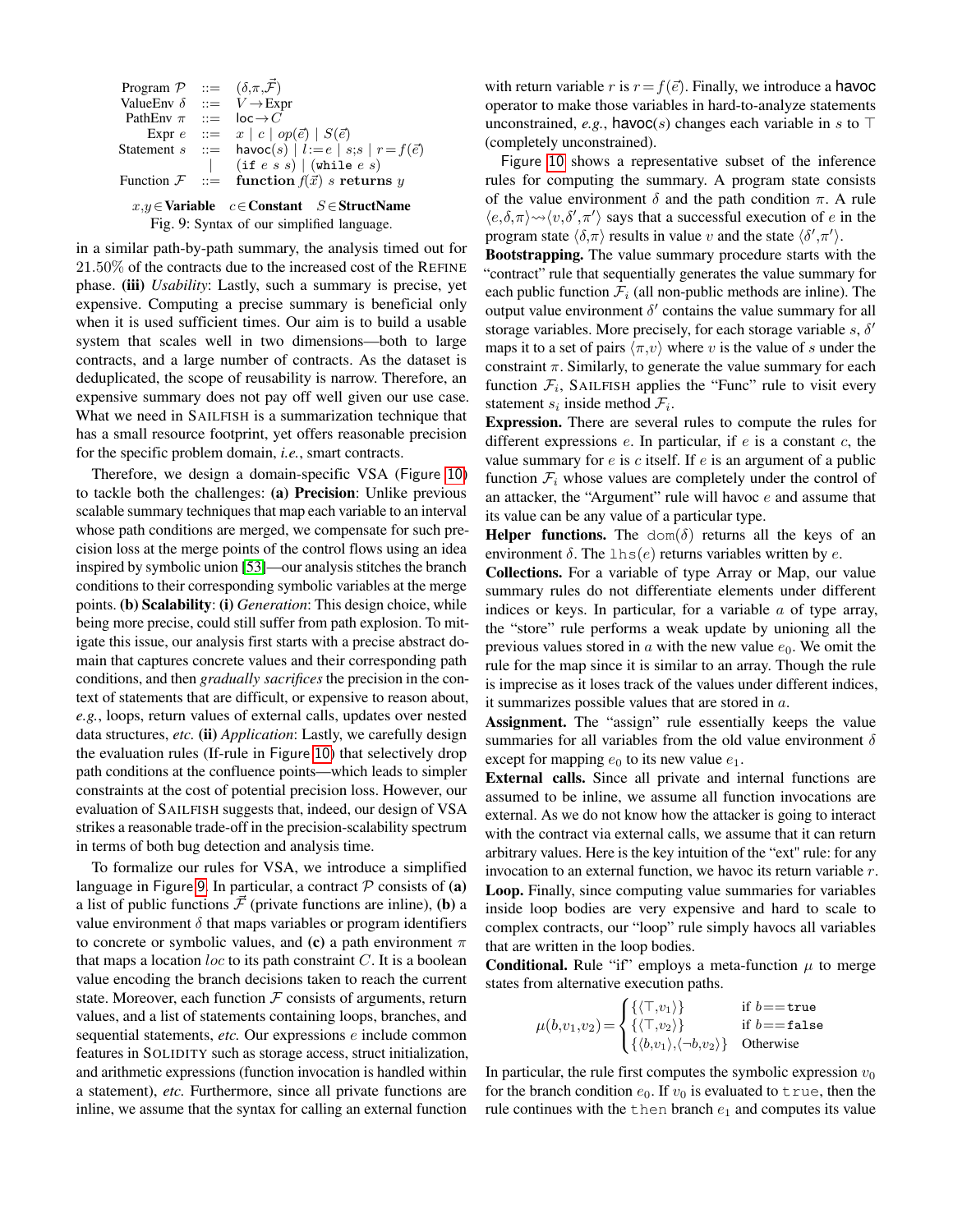<span id="page-9-1"></span>
$$
\mathcal{P} = (\delta, \pi, \vec{F}), \langle \mathcal{F}_0, \delta, \pi \rangle \rightsquigarrow \langle \text{void}, \delta_1, \pi_1 \rangle
$$
\n
$$
\frac{\langle \mathcal{F}_n, \delta_n, \pi_n \rangle \rightsquigarrow \langle \text{void}, \delta', \pi' \rangle}{\langle \mathcal{P}, \delta, \pi \rangle \rightsquigarrow \langle \text{void}, \delta', \pi' \rangle}
$$
\n(Contract)\n
$$
\frac{\langle s, \delta, \pi \rangle \rightsquigarrow \langle \text{void}, \delta', \pi' \rangle}{\langle (\text{function } f(\vec{x}) \ s \ \text{returns } y), \delta, \pi \rangle \rightsquigarrow \langle \text{void}, \delta', \pi' \rangle}
$$
\n(Func)\n
$$
\frac{\langle s, \delta, \pi \rangle \rightsquigarrow \langle \text{void}, \delta', \pi' \rangle}{\langle (a, \delta, \pi) \rightsquigarrow \langle \text{void}, \delta', \pi \rangle}
$$
\n(Further)\n
$$
\frac{\langle e_1, \delta, \pi \rangle \rightsquigarrow \langle v_1, \delta, \pi \rangle \oplus \{ \xi_1, \dots, \pi, \pi \} \}}{\langle e_2, \delta, \pi \rangle \rightsquigarrow \langle v_2, \delta, \pi \rangle \cup \{ v_1, \delta, \pi \} \rangle}
$$
\n(Argument)\n
$$
\frac{\langle e_1, \delta, \pi \rangle \rightsquigarrow \langle v_1, \delta, \pi \rangle \oplus \{ \xi_1, \dots, \pi, \pi \} \}}{\langle (a_1 \oplus e_2), \delta, \pi \rangle \rightsquigarrow \langle v_0, \delta, \pi \rangle}
$$
\n(Binop)\n
$$
\frac{\langle e_0, \delta, \pi \rangle \rightsquigarrow \langle v_0, \delta, \pi \rangle}{\langle (a[i] = e_0), \delta, \pi \rangle \rightsquigarrow \langle v_0, \delta, \pi \rangle}
$$
\n(More)\n
$$
\frac{\langle \mathcal{F}_0 \rangle = \delta(a[0])}{\langle a[i], \delta, \pi \rangle \rightsquigarrow \langle v_0, \delta, \pi \rangle}
$$
\n(Local)\n
$$
\frac{\delta' = \{ y \mapsto \delta(y) \mid y \in \text{dom}(\delta) \land y \neq e_0 \} \cup \{ e_0 \mapsto \langle \pi, e_1 \rangle
$$

Fig. 10: Inference rules for value summary analysis.

summary  $v_1$ . Otherwise, the rule goes with the else branch  $e_2$  and obtains its value summary  $v_2$ . Finally, if the branch condition  $e_0$  is a symbolic variable whose concrete value cannot be determined, then our value summary will include both  $v_1$  and  $v<sub>2</sub>$  together with their path conditions. Note that in all cases, the path environment  $\pi'$  needs to be computed by conjoining the original  $\pi$  with the corresponding path conditions that are taken by different branches.

#### <span id="page-9-0"></span>*B. Symbolic evaluation*

Based on the rules in Figure [8](#page-7-1), if the contract contains a pair of statements  $\langle s_1, s_2 \rangle$  that match our state-inconsistency query (*e.g.*, reentrancy), the EXPLORER module (Section [V](#page-5-0)) returns a subgraph  $G$  (of the original ICFG) that contains statement  $s_1$  and  $s_2$ . In that sense, checking whether the contract indeed contains the state-inconsistency bug boils down to a standard reachability problem in G: does there exist a valid path  $\pi$  that satisfies the following conditions: 1)  $\pi$  starts from an entry point  $v_0$  of a public method, and 2) following  $\pi$  will visit  $s_1$  and  $s_2$ , sequentially. <sup>[2](#page-9-2)</sup> Due to the over-approximated nature of our SDG

that ignores all path conditions, a valid path in SDG does not always map to a *feasible execution path* in the original ICFG. As a result, we have to symbolically evaluate  $G$  and confirm whether  $\pi$  is indeed feasible.

A naive symbolic evaluation strategy is to evaluate  $G$  by precisely following its control flows while assuming that all storage variables are completely unconstrained  $(T)$ . With this assumption, as our ablation study shows (Figure [11](#page-12-0)), SAILFISH fails to refute a significant amount of false alarms. So, the key question that we need to address is: How can we symbolically check the reachability of G while constraining the range of storage variables without losing too much precision? This is where VSA comes into play. Recall that the output of our VSA maps each storage variable into a set of abstract values together with their corresponding path constraints in which the values hold. Before invoking the symbolic evaluation engine, we union those value summaries into a global pre-condition that is enforced through the whole symbolic evaluation.

Example 6 Recall in Fig [3,](#page-3-1) the EXPLORER reports a false alarm due to the over-approximation of the SDG. We now illustrate how to leverage VSA to refute this false alarm.

Step 1: By applying the VSA rules in Figure [10](#page-9-1) to the contract in Figure [3](#page-3-1), SAILFISH generates the summary for storage variable mutex:  $\{\langle \text{mutes} = \text{false}, \text{false}\rangle, \langle \text{mutes} = \text{false}, \text{true}\rangle\}.$  In other words, after invoking any sequence of public functions, mutex can be updated to true or false, if pre-condition mutex==false holds. Here, we omit the summary of other storage variables (*e.g.*, userBalance) for simplicity.

Step 2: Now, by applying the symbolic checker on the withdrawBalance function for the first time, SAILFISH generates the following path condition  $\pi$ :  $\texttt{mutex}=\texttt{false}$   $\wedge$  userBalance $[\texttt{msg}.\texttt{sender}] > \texttt{amount}$ as well as the following program state  $\delta$  before invoking the external call at Line 9:  $\delta = \{$ mutex $\mapsto$ true,...}

**Step 3:** After Step 2, the current program state  $\delta$  indicates that the value of mutex is true. Note that to execute the then-branch of withdrawBalance, mutex must be false. Based on the value summary of mutex in Step 1, the pre-condition to set mutex to false is mutex  $=$  false. However, the pre-condition is *not* satisfiable under the current state  $\delta$ . Therefore, although the attacker can re-enter the withdrawBalance method through the callback mechanism, it is impossible for the attacker to re-enter the then-branch at Line 6, and trigger the external call at Line 9. Thus, SAILFISH discards the reentrancy report as false positive.

#### VII. IMPLEMENTATION

Explorer. It is a lightweight static analysis that lifts the smart contract to an SDG. The analysis is built on top of the SLITHER [\[28\]](#page-14-24) framework that lifts SOLIDITY source code to its intermediate representation called SLITHIR. SAILFISH uses SLITHER's API, including the taint analysis, out of the box.

Refiner. SAILFISH leverages ROSETTE [\[53\]](#page-15-4) to symbolically check the feasibility of the counter-examples. ROSETTE provides support for symbolic evaluation. ROSETTE programs use assertions and symbolic values to formulate queries about

<span id="page-9-2"></span><sup>&</sup>lt;sup>2</sup>Since TOD transfer requires reasoning about two different executions of the same code, we adjust the goal of symbolic execution for TOD as the following: Symbolic evaluate subgraph G twice (one uses *true* as precondition and another uses value summary). The amount of Ether in the external call are denoted as  $a_1, a_2$ , respectively. We report a TOD if  $a_1 \neq a_2$ .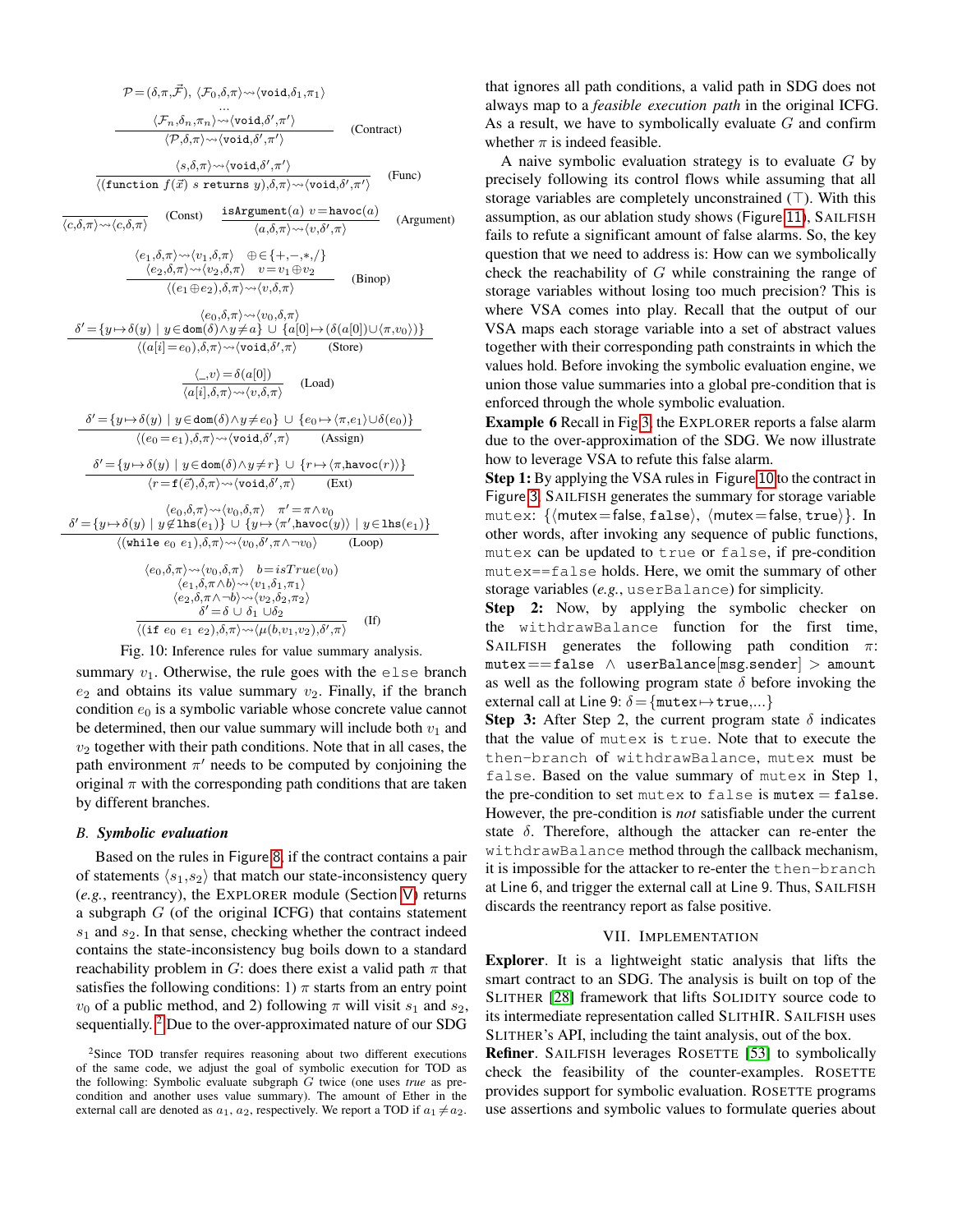program behavior, which are then solved with off-the-shelf SMT solvers. SAILFISH uses (solve expr) query that searches for a binding of symbolic variables to concrete values that satisfies the assertions encountered during the symbolic evaluation of the program expression expr.

# VIII. EVALUATION

<span id="page-10-0"></span>In this section, we describe a series of experiments that are designed to answer the following research questions: RQ1. How effective is SAILFISH compared to the existing smart contracts analyzers with respect to vulnerability detection? RQ2. How scalable is SAILFISH compared to the existing smart contracts analyzers? RQ3. How effective is the REFINE phase in pruning false alarms?

# *A. Experimental setup*

Dataset. We have crawled the source code of all 91,921 contracts from Etherscan [\[16\]](#page-14-0), which cover a period until October 31, 2020. We excluded 2,068 contracts that either require very old versions  $(<0.3x$ ) of the SOLIDITY compiler, or were developed using the VYPER framework. As a result, after deduplication, our evaluation dataset consists of 89,853 SOLIDITY smart contracts. Further, to gain a better understanding of how each tool scales as the size of the contract increases, we have divided the entire dataset, which we refer to as **full** dataset, into three mutually-exclusive sub-datasets based on the number of lines of source code—small  $([0,500))$ , medium  $([500,1000))$ , and large  $([1000,\infty))$  datasets consisting of 73,433, 11,730, and 4,690 contracts, respectively. We report performance metrics individually for all three datasets. Analysis setup. We ran our analysis on a Celery v4.4.4 [\[19\]](#page-14-25) cluster consisting of six identical machines running Ubuntu 18.04.3 Server, each equipped with Intel(R) Xeon(R) CPU E5-2690 v2@3.00 GHz processor (40 core) and 256 GB memory. Analysis of real-world contracts. We evaluated SAILFISH against four other static analysis tools, *viz.*, SECURIFY [\[54\]](#page-15-1), VANDAL [\[23\]](#page-14-20), MYTHRIL [\[3\]](#page-14-13), OYENTE [\[46\]](#page-14-14), and one dynamic analysis tool, *viz.*, SEREUM [\[50\]](#page-14-11)—capable of finding either reentrancy, or TOD, or both. Given the influx of smart contract related research in recent years, we have carefully chosen a representative subset of the available tools that employ a broad range of minimally overlapping techniques for bug detection. SMARTCHECK [\[52\]](#page-14-26) and SLITHER [\[28\]](#page-14-24) were omitted because their reentrancy detection patterns are identical to SECURIFY's NW (No Write After Ext. Call) signature.

We run all the static analysis tools, including SAILFISH, on the full dataset under the analysis configuration detailed earlier. If a tool supports both reentrancy and TOD bug types, it was configured to detect both. We summarize the results of the analyses in Table [II](#page-10-1). For each of the analysis tools and analyzed contracts, we record one of the four possible outcomes– (a) *safe*: no vulnerability was detected (b) *unsafe*: a potential state-inconsistency bug was detected (c) *timeout*: the analysis failed to converge within the time budget (20 minutes) (d) *error*: the analysis aborted due to infrastructure issues, *e.g.*, unsupported SOLIDITY version, or a framework bug, *etc.* For example, the latest SOLIDITY version at the time of writing is 0.8.3, while OYENTE supports only up to version 0.4.19.

<span id="page-10-1"></span>

| Bug        | Tool            | Safe   | Unsafe | <b>Timeout</b> | Error  |
|------------|-----------------|--------|--------|----------------|--------|
| Reentrancy | <b>SECURIFY</b> | 72,149 | 6,321  | 10,581         | 802    |
|            | <b>VANDAL</b>   | 40,607 | 45,971 | 1,373          | 1,902  |
|            | <b>MYTHRIL</b>  | 25,705 | 3,708  | 59,296         | 1,144  |
|            | <b>OYENTE</b>   | 26,924 | 269    | 0              | 62,660 |
|            | <b>SAILFISH</b> | 83,171 | 2,076  | 1,211          | 3,395  |
| TOD        | <b>SECURIFY</b> | 59,439 | 19,031 | 10,581         | 802    |
|            | <b>OYENTE</b>   | 23,721 | 3,472  | 0              | 62,660 |
|            | <b>SAILFISH</b> | 77,692 | 7,555  | 1,211          | 3,395  |

| TABLE II: Comparison of bug finding abilities of tools |  |  |  |
|--------------------------------------------------------|--|--|--|
|                                                        |  |  |  |

#### *B. Vulnerability detection*

In this section, we report the fraction (%) of *safe*, *unsafe* (warnings), and timed-out contracts reported by each tool with respect to the total number of contracts successfully analyzed by that tool, excluding the "error" cases.

Comparison against other tools. SECURIFY, MYTHRIL, OYENTE, VANDAL, and SAILFISH report potential reentrancy in 7.10%, 4.18%, 0.99%, 52.27%, and 2.40% of the contracts. Though all five static analysis tools detect reentrancy bugs, TOD detection is supported by only three tools, *i.e.*, SECURIFY, OYENTE, and SAILFISH which raise potential TOD warnings in 21.37%, 12.77%, and 8.74% of the contracts.

MYTHRIL, being a symbolic execution based tool, demonstrates obvious scalability issues: It timed out for 66.84% of the contracts. Though OYENTE is based on symbolic execution as well, it is difficult to properly assess its scalability. The reason is that OYENTE failed to analyze most of the contracts in our dataset due to the unsupported SOLIDITY version, which explains the low rate of warnings that OYENTE emits. Unlike symbolic execution, static analysis seems to scale well. SECURIFY timed-out for only 11.88% of the contracts, which is significantly lower than that of MYTHRIL. When we investigated the reason for SECURIFY timing out, it appeared that the Datalog-based data-flow analysis (that SECURIFY relies on) fails to reach a fixed-point for larger contracts. VANDAL's static analysis is inexpensive and shows good scalability, but suffers from poor precision. In fact, VANDAL flags as many as 52.27% of all contracts as vulnerable to reentrancy–which makes VANDAL reports hard to triage due to the overwhelming amount of warnings. VANDAL timed out for the least (1.56%) number of contracts. Interestingly, SECURIFY generates fewer reentrancy warnings than MYTHRIL. This can be attributed to the fact that the NW policy of SECURIFY considers a write after an external call as vulnerable, while MYTHRIL conservatively warns about both read and write. However, SAILFISH strikes a balance between both scalability and precision as it timed-out only for 1.40% of the contracts, and generates the fewest alarms. Ground truth determination. To be able to provide better insights into the results, we performed manual analysis on a randomly sampled subset of 750 contracts ranging up to 3,000 lines of code, out of a total of 6,581 contracts successfully analyzed by all five static analysis tools, without any timeout or error. We believe that the size of the dataset is in line with prior work [\[51\]](#page-14-27), [\[42\]](#page-14-28). We prepared the ground truth by manually inspecting the contracts for reentrancy and TOD bugs using the following criteria: (a) *Reentrancy:* The untrusted external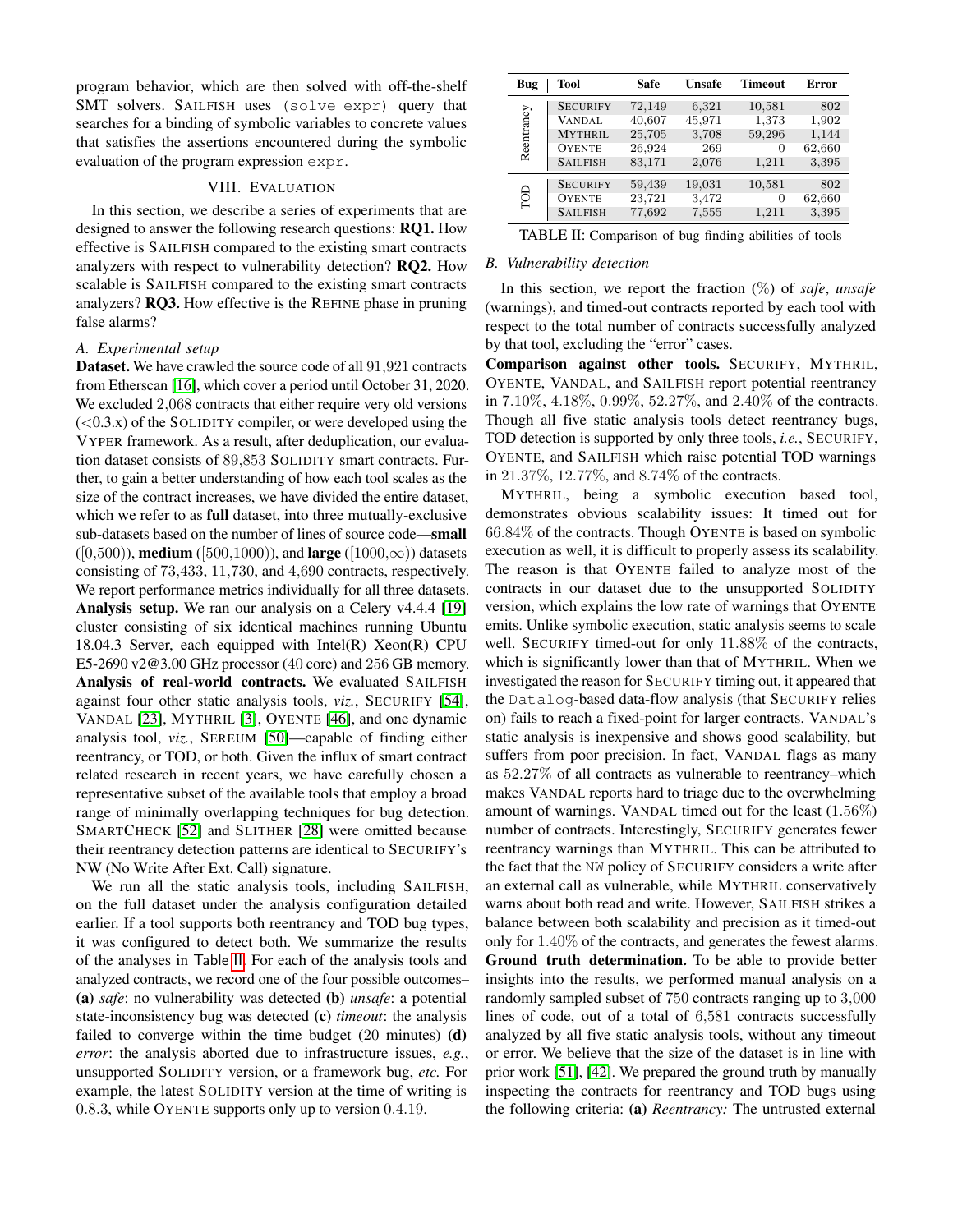<span id="page-11-0"></span>

| Tool            | Reentrancy |     |            | TOD |     |    |
|-----------------|------------|-----|------------|-----|-----|----|
|                 | TР         | FP  | ${\bf FN}$ | ТP  | FP  | FN |
| <b>SECURIFY</b> | 9          | 163 | 17         | 102 | 244 | 8  |
| VANDAL.         | 26         | 626 | 0          |     |     |    |
| MYTHRIL         |            | 334 | 19         |     |     |    |
| <b>OYENTE</b>   | 8          | 16  | 18         | 71  | 116 | 39 |
| <b>SAILFISH</b> | 26         | 11  | 0          | 110 | 59  | 0  |

TABLE III: Manual determination of the ground truth

call allows the attacker to re-enter the contract, which makes it possible to operate on an inconsistent internal state. (b) *TOD:* A front-running transaction can divert the control-flow, or alter the Ether-flow, *e.g.*, Ether amount, call destination, *etc.*, of a previously scheduled transaction.

In the end, the manual analysis identified 26 and 110 contracts with reentrancy and TOD vulnerabilities, respectively. We then ran each tool on this dataset, and report the number of correct (TP), incorrect (FP), and missed (FN) detection by each tool in Table [III](#page-11-0). For both reentrancy and TOD, SAILFISH detected all the vulnerabilities (TP) with zero missed detection (FN), while maintaining the lowest false positive (FP) rate. We discuss the FPs and FNs of the tools in the subsequent sections.

False positive analysis. While reasoning about the false positives generated by different tools for the reentrancy bug, we observe that both VANDAL and OYENTE consider every external call to be reentrant if it can be reached in a recursive call to the calling contract. However, a reentrant call is *benign* unless it operates on an inconsistent state of the contract. SECURIFY considers SOLIDITY send and transfer APIs as external calls, and raisesd violation alerts. Since the gas limit (2,300) for these APIs is inadequate to mount a reentrancy attack, we refrain from modeling these APIs in our analysis. Additionally, SECURIFY failed to identify whether a function containing the external call is access-protected,  $e.g.,$  it contains the msq. sender  $==$ owner check, which prohibits anyone else but only the contract owner from entering the function. For both the cases above, though the EXPLORER detected such functions as potentially unsafe, the benefit of symbolic evaluation became evident as the REFINER eliminated these alerts in the subsequent phase. MYTHRIL detects a state variable read after an external call as malicious reentrancy. However, if that variable is not written in any other function, that deems the read *safe*. Since SAILFISH looks for *hazardous access* as a pre-requisite of reentrancy, it does not raise a warning there. However, SAILFISH incurs false positives due to imprecise static taint analysis. A real-world case study of such a false positive is presented in Appendix [II-C.](#page-16-0)

To detect TOD attacks, SECURIFY checks for *writes* to a storage variable that influences an Ether-sending external call. We observed that several contracts flagged by SECURIFY have storage writes inside the contract's constructor. Hence, such writes can only happen once during contract creation. Moreover, several contracts flagged by SECURIFY have both storage variable writes, and the Ether sending external call inside methods which are guarded by predicates like require(msq.sender  $==$  owner)—limiting access to these methods only to the contract owner. Therefore, these methods cannot be leveraged to launch a TOD attack. SAILFISH prunes the former case during the EXPLORE phase itself. For

the latter, SAILFISH leverages the REFINE phase, where it finds no difference in the satisfiability of two different symbolic evaluation traces. In Appendix [II-C,](#page-16-0) we present a real-world case where both SECURIFY and SAILFISH incur a false positive due to insufficient reasoning of contract semantics.

False negative analysis. SECURIFY missed valid reentrancy bugs because it considers only Ether sending call instructions. In reality, any call can be leveraged to trigger reentrancy by transferring control to the attacker if its destination is tainted. To consider this scenario, SAILFISH carries out a taint analysis to determine external calls with tainted destinations. Additionally, SECURIFY missed reentrancy bugs due to lack of support for destructive write (DW), and delegate-based patterns. False negatives incurred by MYTHRIL are due to its incomplete state space exploration within specified time-out. Our manual analysis did not observe any missed detection by SAILFISH.

Finding zero-day bugs using SAILFISH. In order to demonstrate that SAILFISH is capable of finding zero-day vulnerabilities, we first identified the contracts flagged only by SAILFISH, but no other tool. Out of total 401 reentrancy-only and 721 TOD-only contracts, we manually selected 88 and 107 contracts, respectively. We limited our selection effort only to contracts that contain at most 500 lines of code, and are relatively easier to reason about in a reasonable time budget. Our manual analysis confirms 47 contracts are *exploitable* (not just *vulnerable*)—meaning that they can be leveraged by an attacker to accomplish a malicious goal, *e.g.*, draining Ether, or corrupting application-specific metadata, thereby driving the contract to an unintended state. We present a few vulnerable patterns, and their exploitability in Appendix [II-A.](#page-15-5)

Exploitability of the bugs. We classified the true alerts emitted by SAILFISH into the following categories—An *exploitable* bug leading to the stealing of Ether, or application-specific metadata corruption (*e.g.*, an index, a counter, *etc.*), and a *non-exploitable* yet vulnerable bug that can be reached, or triggered (unlike a false positive), but its side-effect is not persistent. For example, a reentrant call (the attacker) is able to write to some state variable  $V$  in an unintended way. However, along the flow of execution, V is overwritten, and its *correct* value is restored. Therefore, the effect of reentrancy did not persist. Another example would be a state variable that is incorrectly modified during the reentrant call, but the modification does not interfere with the application logic, *e.g.*, it is just written in a log. Out of the 47 zero-day bugs that SAIL-FISH discovered, 11 allow an attacker to drain Ethers, and for the remaining 36 contracts, the bugs, at the very least (minimum impact), allow the attacker to corrupt contract metadata—leading to detrimental effects on the underlying application. For example, during our manual analysis, we encountered a vulnerable contract implementing a housing tracker that the allowed addition, removal, and modification of housing details. If a house owner adds a new house, the contract mandates the old housing listing to become inactive, *i.e.*, at any point, there can only be one house owned by an owner that can remain in an active state. However, we could leverage the reentrancy bug in the contract in a way so that an owner can have more than one active listing. Therefore, these 36 contracts could very well be used for stealing Ethers as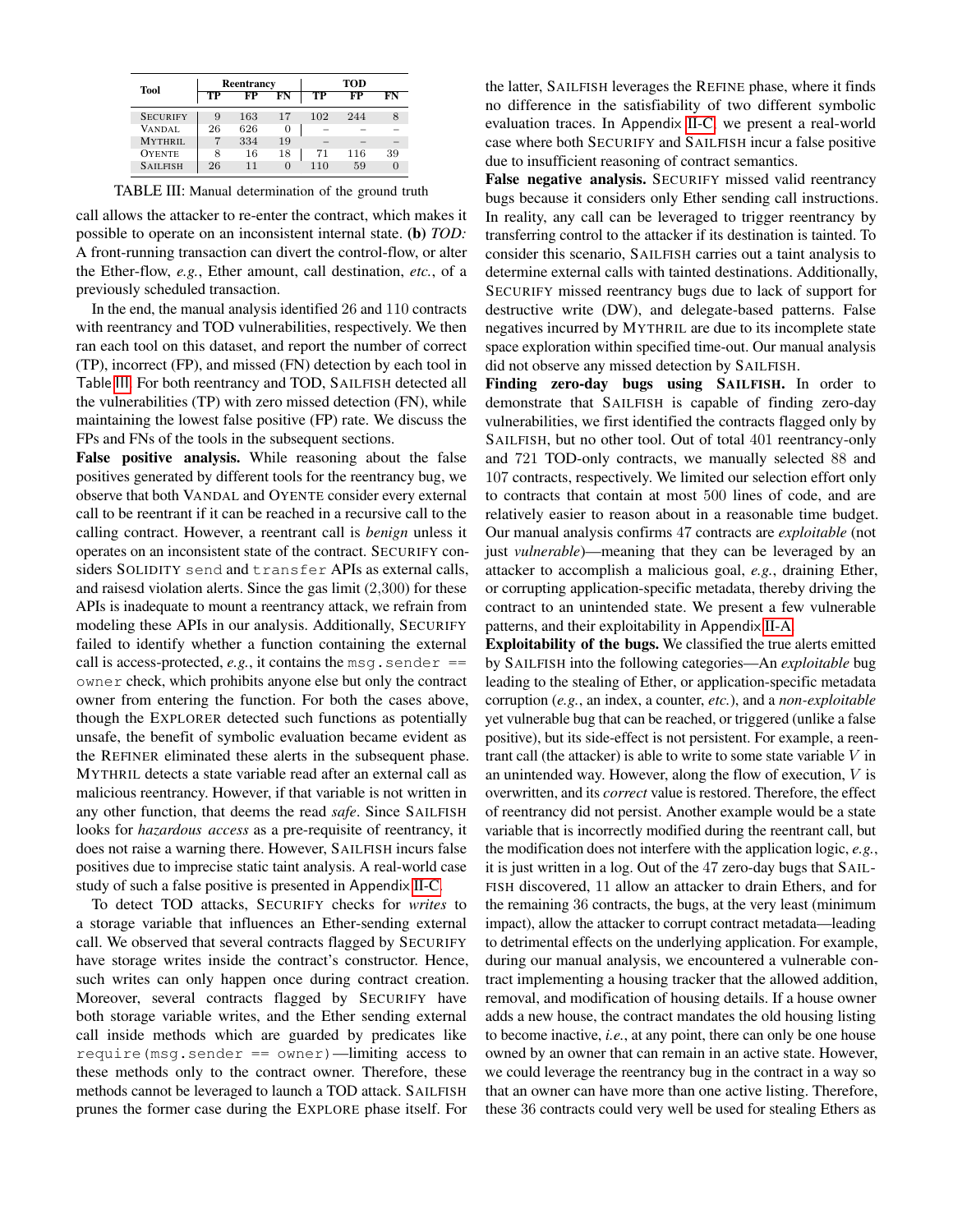<span id="page-12-1"></span>

| <b>Tool</b>     | <b>Small</b> | Medium   | Large    | Full   |
|-----------------|--------------|----------|----------|--------|
| <b>SECURIFY</b> | 85.51        | 642.22   | 823.48   | 196.52 |
| VANDAL.         | 16.35        | 74.77    | 177.70   | 30.68  |
| <b>MYTHRIL</b>  | 917.99       | 1,046.80 | 1,037.77 | 941.04 |
| <b>OYENTE</b>   | 148.35       | 521.16   | 675.05   | 183.45 |
| <b>SAILFISH</b> | 9.80         | 80.78    | 246.89   | 30.79  |

TABLE IV: Analysis times (in seconds) on four datasets.

well, however, we did not spend time and effort to turn those into exploits as this is orthogonal to our current research goal.

Comparison against SEREUM. Since SEREUM is not publicly available, we could only compare SAILFISH on the contracts in their released dataset. SEREUM [\[50\]](#page-14-11) flagged total 16 contracts for potential reentrancy attacks, of which 6 had their sources available in the ETHERSCAN, and therefore, could be analyzed by SAILFISH. Four out of those 6 contracts were developed for old SOLIDITY versions  $( $0.3 \, x$ )$ —not supported by our framework. We ported those contracts to a supported SOLIDITY version (0.4.14) by making minor syntactic changes not related to their functionality. According to SEREUM, of those 6 contracts, only one (TheDAO) was a true vulnerability, while five others were its false alarms. While SAILFISH correctly detects TheDAO as *unsafe*, it raises a false alarm for another contract (CCRB) due to imprecise modeling of untrusted external call.

RQ1: SAILFISH emits the fewest warnings in the full dataset, and finds 47 zero-day vulnerabilities. On our manual analysis dataset, SAILFISH detects all the vulnerabilities with the lowest false positive rate.

#### *C. Performance analysis*

Table [IV](#page-12-1) reports the average analysis times for each of the small, medium, and large datasets along with the full dataset. As the data shows, the analysis time increases with the size of the dataset for all the tools. VANDAL [\[23\]](#page-14-20) is the fastest analysis across all the four datasets with an average analysis time of 30.68 seconds with highest emitted warnings (52.27%). SECURIFY [\[54\]](#page-15-1) is approximately 6x more expensive than VANDAL over the entire dataset. The average analysis time of MYTHRIL [\[3\]](#page-14-13) is remarkably high (941.04 seconds), which correlates with its high number of time-out cases (66.84%). In fact, MYTHRIL's analysis time even for the small dataset is as high as 917.99 seconds. However, another symbolic execution based tool OYENTE [\[46\]](#page-14-14) has average analysis time close to 19% to that of MYTHRIL, as it fails to analyze most of the medium to large contracts due to the unsupported SOLIDITY version. Over the entire dataset, SAILFISH takes as low as 30.79 seconds with mean analysis times of 9.80, 80.78, and 246.89 seconds for small, medium, and large ones, respectively. The mean static analysis time is 21.74 seconds as compared to the symbolic evaluation phase, which takes 39.22 seconds. The value summary computation has a mean analysis time of 0.06 seconds.

RQ2: While the analysis time of SAILFISH is comparable to that of VANDAL, it is 6, 31, and 6 times faster than SECURIFY, MYTHRIL, and OYENTE, respectively.

<span id="page-12-0"></span>

**POD**<br>Fig. 11: Ablation study showing the effectiveness of value-summary analysis for reentrancy and TOD detection.

#### *D. Ablation study*

Benefit of value-summary analysis: To gain a better understanding of the benefits of the symbolic evaluation (REFINE) and the value-summary analysis (VSA), we performed an ablation study by configuring SAILFISH in three distinct modes: (a) *static-only* (SO), only the EXPLORER runs, and (b) *static + havoc* (St+HV), the REFINER runs, but it *havocs* all the state variables after the external call. (c) *static + value summary* (St+VS), the REFINER runs, and it is supplied with the value summary facts that the EXPLORER computes. Figure [11](#page-12-0) shows the number of warnings emitted by SAILFISH in each of the configurations. In SO mode, the EXPLORE phase generates 3,391 reentrancy and 14,485 TOD warnings, which accounts for 3.92% and 16.75% of the contracts, respectively. Subsequently, St+HV mode brings down the number of reentrancy and TOD warnings to 2,436 and 10,560, which is a 28.16% and 27.10% reduction with respect to the SO baseline. Lastly, by leveraging value summary, SAILFISH generates 2,076 reentrancy and 7,555 TOD warnings in St+VS mode, which is a 14.78% and 28.46% improvement over St+HV configuration. This experiment demonstrates that our symbolic evaluation and VSA are indeed effective to prune false positives. Appendix [II-B](#page-16-1) presents a real-world case study showing the advantage of VSA. Additionally, we discuss the relative performance of our VSA over a path-by-path summary technique in Appendix [I](#page-15-3).

RQ3: Our symbolic evaluation guided by VSA plays a key role in achieving high precision and scalability.

# IX. LIMITATIONS

Source-code dependency. Although SAILFISH is built on top of the SLITHER [\[28\]](#page-14-24) framework, which requires access to the source code, we do not rely on any rich semantic information from the contract source to aid our analysis. In fact, our choice of source code was motivated by our intention to build SAILFISH as a tool for developers, while enabling easier debugging and introspection as a side-effect. Our techniques are not tied to source code, and could be applied directly to bytecode by porting the analysis on top of a contract decompiler that supports variable and CFG recovery.

Potential unsoundness. We do not claim soundness with respect to the detection rules of reentrancy and TOD bugs. Also, the metalanguage our value-summary analysis is based on distills the core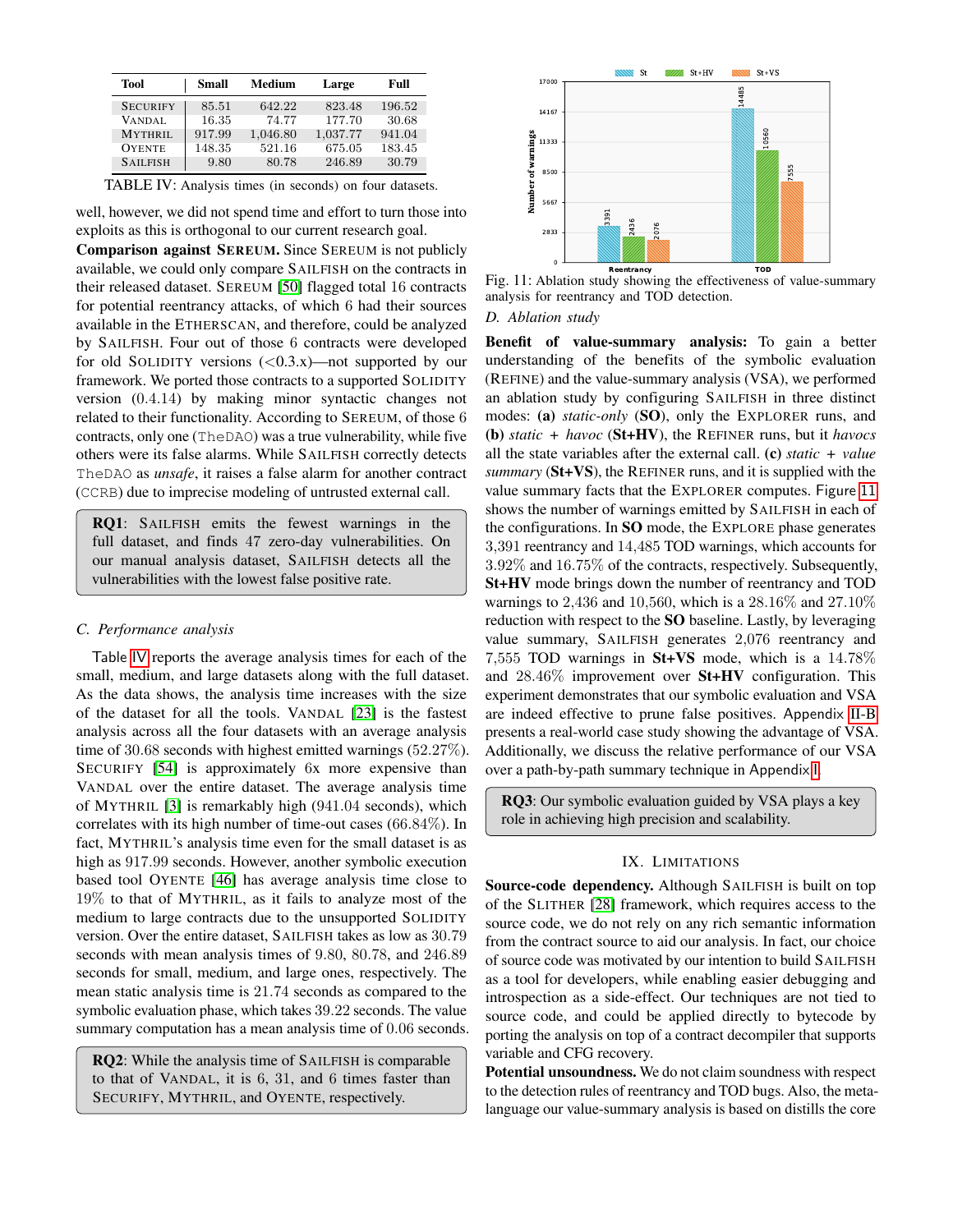features of the SOLIDITY language, it is not expressive enough to model all the complex aspects [\[41\]](#page-14-29), *e.g.*, exception propagation, transaction reversion, out-of-gas, *etc.* In turn, this becomes the source of unsoundness of the REFINER. Additionally, SAILFISH relies on SLITHER [\[28\]](#page-14-24) for static analysis. Therefore, any soundness issues in SLITHER, *e.g.*, incomplete call graph construction due to indirect or unresolved external calls, inline assembly, *etc.*, will be propagated to SAILFISH.

# X. RELATED WORK

Static analysis. Static analysis tools such as SECURIFY [\[54\]](#page-15-1), MADMAX [\[36\]](#page-14-12), ZEUS [\[42\]](#page-14-28), SMARTCHECK [\[52\]](#page-14-26), and SLITHER [\[28\]](#page-14-24) detect specific vulnerabilities in smart contracts. Due to their reliance on bug patterns, they over-approximate program states, which can cause false positives and missed detection of bugs. To mitigate this issue, we identified two complementary causes of SI bugs—Stale read and Destructive write. While the former is more precise than the patterns found in the previous work, the latter, which is not explored in the literature, plays a role in the missed detection of bugs (Section [III](#page-2-0)). Unlike SAILFISH, which focuses on SI bugs, MADMAX [\[36\]](#page-14-12) uses a logic-based paradigm to target gas-focused vulnerabilities. SECURIFY [\[54\]](#page-15-1) first computes control and data-flow facts, and then checks for compliance and violation signatures. SLITHER [\[28\]](#page-14-24) uses dataflow analysis to detect bug patterns scoped within a single function. The bugs identified by these tools are either *local* in nature, or they refrain from doing any path-sensitive reasoning—leading to spurious alarms. To alleviate this issue, SAILFISH introduces the REFINE phase that prunes significant numbers of false alarms. Symbolic execution. MYTHRIL [\[3\]](#page-14-13), OYENTE [\[46\]](#page-14-14), ETHBMC [\[32\]](#page-14-30), SMARTSCOPY [\[30\]](#page-14-31), and MANTICORE [\[13\]](#page-14-32) rely on symbolic execution to explore the state-space of the contract. ETHBMC [\[32\]](#page-14-30), a bounded model checker, models EVM transactions as state transitions. TEETHER [\[44\]](#page-14-33) generates constraints along a critical path having attacker-controlled instructions. These tools suffer from the limitation of traditional symbolic execution, *e.g.*, path explosion, and do not scale well. However, SAILFISH uses the symbolic execution *only* for validation, *i.e.*, it resorts to under-constrained symbolic execution aided by VSA that over-approximates the preconditions required to update the state variables across all executions.

Dynamic analysis. While SEREUM [\[50\]](#page-14-11) and SODA [\[26\]](#page-14-34) perform run-time checks within the context of a modified EVM, TXSPECTOR [\[59\]](#page-15-0) performs a post-mortem analysis of transactions. ECFCHECKER [\[37\]](#page-14-15) detects if the execution of a smart contract is *effectively callback-free* (ECF), *i.e.*, it checks if two execution traces, with and without callbacks, are equivalent—a property that holds for a contract not vulnerable to reentrancy attacks. SAILFISH generalizes ECF with the notion of hazardous access for SI attacks. Thus, SAILFISH is not restricted to reentrancy, instead, can express all properties that are caused by state inconsistencies. Dynamic analysis tools [\[40\]](#page-14-35), [\[56\]](#page-15-6), [\[57\]](#page-15-7), [\[2\]](#page-14-36), [\[47\]](#page-14-37) rely on manually-written test oracles to detect violations in response to inputs generated according to blackbox or greybox strategies. Though precise, these tools lack coverage—which is not an issue for static analysis tools, such as SAILFISH.

State inconsistency (SI) notions. SERIF [\[25\]](#page-14-38) detects reentrancy attacks using a notion of trusted-untrusted computation that happens when a low-integrity code, invoked by a highintegrity code, calls back into the high-integrity code before returning. Code components are explicitly annotated with information flow (trust) labels, which further requires a semantic understanding of the contract. Then, they design a type system that uses those trust labels to enforce secure information flow through the use of a combination of static and dynamic locks. However, this notion is unable to capture TOD vulnerabilities, another important class of SI bugs. In SAILFISH, we take a different approach where we define SI bugs in terms of the side-effect, *i.e.*, creation of an inconsistent state, of a successful attack. Further, we model the possibility of an inconsistent state resulting from such an attack through hazardous access. Perez *et. al.* [\[48\]](#page-14-39), VANDAL [\[23\]](#page-14-20), OYENTE [\[46\]](#page-14-14) consider reentrancy to be the possibility of being able to re-enter the calling function. Not only do these tools consider only single-function reentrancy, but also the notion encompasses legitimate (benign) reentrancy scenarios [\[50\]](#page-14-11), *e.g.*, ones that arise due to withdrawal pattern in SOLIDITY. In addition, SAILFISH requires the existence of hazardous access, which enables us to account for cross-function reentrancy bugs, as well as model only malicious reentrancy scenarios. To detect reentrancy, SECURIFY [\[54\]](#page-15-1) looks for the violation of the "no write after external call" (NW) pattern, which is similar to the "Stale Read" (SR) notion of SAILFISH. Not all the tools that support reentrancy bugs have support for TOD. While SAILFISH shares its notion of TOD with SECURIFY, OYENTE marks a contract vulnerable to TOD if two traces have different Ether flows. Unlike SAILFISH for which hazardous access is a pre-requisite, OYENTE raises alarm for independent Ether flows not even related to SI.

# XI. CONCLUSION

We propose SAILFISH, a scalable hybrid tool for automatically identifying SI bugs in smart contracts. SAILFISH combines lightweight exploration phase followed by symbolic evaluation aided by our novel VSA. On the ETHERSCAN dataset, SAILFISH significantly outperforms state of the art analyzers in terms of precision, and performance, identifying 47 previously unknown vulnerable (and exploitable) contracts.

#### XII. ACKNOWLEDGMENTS

We want to thank our anonymous shepherd and anonymous reviewers for their valuable comments and feedback to improve our paper. This research is supported by DARPA under the agreement number HR001118C006, by the NSF under awards CNS-1704253, and 1908494, by the ONR under award N00014-17-1-2897, and by the Google Faculty Research Award. The U.S. Government is authorized to reproduce and distribute reprints for Governmental purposes notwithstanding any copyright notation thereon. The views and conclusions contained herein are those of the authors and should not be interpreted as necessarily representing the official policies or endorsements, either expressed or implied, of DARPA or the U.S. Government.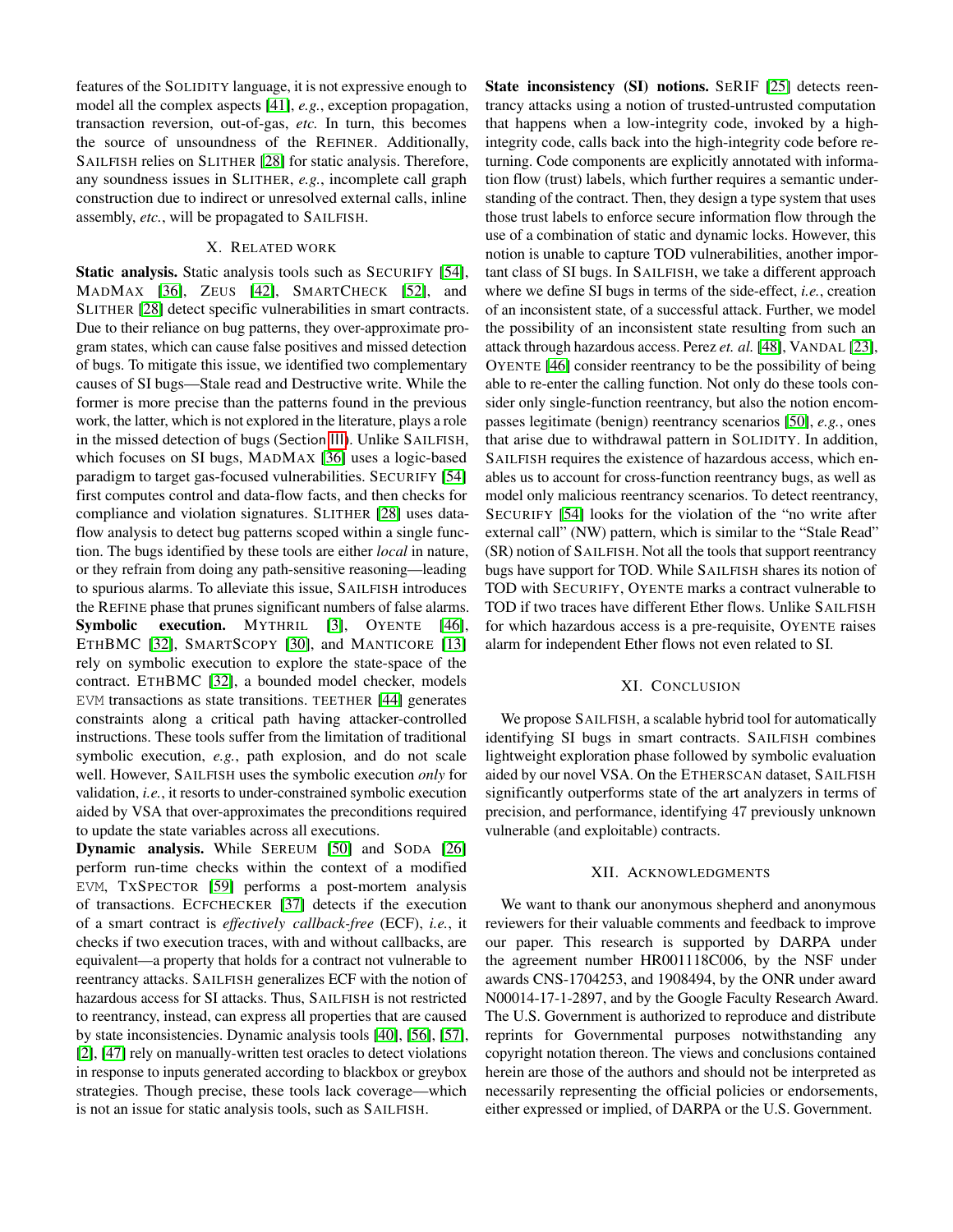#### **REFERENCES**

- <span id="page-14-40"></span>[1] Cream finance post mortem: Amp exploit. [https://medium](https://medium.com/cream-finance/c-r-e-a-m-finance-post-mortem-amp-exploit-6ceb20a630c5).com/cream[finance/c-r-e-a-m-finance-post-mortem-amp-exploit-6ceb20a630c5.](https://medium.com/cream-finance/c-r-e-a-m-finance-post-mortem-amp-exploit-6ceb20a630c5)
- <span id="page-14-36"></span>[2] Echidna. https://github.[com/crytic/echidna.](https://github.com/crytic/echidna) [accessed 07/27/2020].
- <span id="page-14-13"></span>[3] Mythril. https://github.[com/ConsenSys/mythril.](https://github.com/ConsenSys/mythril) [accessed 07/27/2020].
- <span id="page-14-50"></span>[4] Panoramix decompiler. https://github.[com/palkeo/panoramix.](https://github.com/palkeo/panoramix)
- <span id="page-14-48"></span>[5] Rattle: Evm static analysis framework. https://github.[com/crytic/rattle.](https://github.com/crytic/rattle)
- <span id="page-14-1"></span>[6] Real estate business integrates smart contracts. [https:](https://tinyurl.com/yawrkfpx/) //tinyurl.[com/yawrkfpx/.](https://tinyurl.com/yawrkfpx/) [accessed 01/09/2019].
- <span id="page-14-9"></span>[7] Reentering the reentrancy bug: Disclosing burgerswap's vulnerability. https://www.zengo.[com/burgerswap-vulnerability/.](https://www.zengo.com/burgerswap-vulnerability/) accessed 10/22/2020].
- <span id="page-14-10"></span>[8] The reentrancy strikes again - the case of lendf.me. [https:](https://valid.network/post/the-reentrancy-strikes-again-the-case-of-lendf-me) //valid.[network/post/the-reentrancy-strikes-again-the-case-of-lendf-me.](https://valid.network/post/the-reentrancy-strikes-again-the-case-of-lendf-me)
- <span id="page-14-2"></span>[9] Smart contracts for shipping offer shortcut. [https://tinyurl](https://tinyurl.com/yavel7xe/).com/ [yavel7xe/.](https://tinyurl.com/yavel7xe/)
- <span id="page-14-19"></span>[10] Swc 114 - transaction order dependence attack. [https:](https://swcregistry.io/docs/SWC-114) //swcregistry.[io/docs/SWC-114.](https://swcregistry.io/docs/SWC-114) [accessed 04/26/2020].
- <span id="page-14-7"></span>[11] The dao attack. https://www.coindesk.[com/understanding-dao-hack](https://www.coindesk.com/understanding-dao-hack-journalists)[journalists,](https://www.coindesk.com/understanding-dao-hack-journalists) 2016. [accessed 04/26/2020].
- <span id="page-14-5"></span>[12] Governmental's 1100 eth payout is stuck because it uses too much gas. https://tinyurl.[com/y83dn2yf/,](https://tinyurl.com/y83dn2yf/) 2016. [accessed 01/09/2019].
- <span id="page-14-32"></span>[13] Manticore. https://github.[com/trailofbits/manticore/,](https://github.com/trailofbits/manticore/) 2016.
- <span id="page-14-4"></span>[14] On the parity wallet multisig hack. https://tinyurl.[com/yca83zsg/,](https://tinyurl.com/yca83zsg/) 2017.
- <span id="page-14-3"></span>[15] Understanding the dao attack. https://tinyurl.[com/yc3o8ffk/,](https://tinyurl.com/yc3o8ffk/) 2017.
- <span id="page-14-0"></span>[16] Etherscan. [https://etherscan](https://etherscan.io/).io/, 2018. [accessed 01/09/2019].
- <span id="page-14-8"></span>[17] Exploiting uniswap: from reentrancy to actual profit. https://blog.openzeppelin.[com/exploiting-uniswap-from-reentrancy](https://blog.openzeppelin.com/exploiting-uniswap-from-reentrancy-to-actual-profit/)[to-actual-profit/,](https://blog.openzeppelin.com/exploiting-uniswap-from-reentrancy-to-actual-profit/) 2019.
- <span id="page-14-21"></span>[18] Sereum repository. https://github.[com/uni-due-syssec/eth-reentrancy](https://github.com/uni-due-syssec/eth-reentrancy-attack-patterns/)[attack-patterns/,](https://github.com/uni-due-syssec/eth-reentrancy-attack-patterns/) 2019.
- <span id="page-14-25"></span>[19] Celery - distributed task queue. [https://celeryproject](https://celeryproject.org).org, 2020.
- <span id="page-14-18"></span>[20] Saswat Anand, Patrice Godefroid, and Nikolai Tillmann. Demanddriven compositional symbolic execution. In *Tools and Algorithms for the Construction and Analysis of Systems, 14th International Conference, TACAS*, 2008.
- <span id="page-14-6"></span>[21] Nicola Atzei, Massimo Bartoletti, and Tiziana Cimoli. A survey of attacks on ethereum smart contracts (sok). In *Principles of Security and Trust - 6th International Conference, POST*, 2017.
- <span id="page-14-43"></span>[22] Domagoj Babić, Lorenzo Martignoni, Stephen McCamant, and Dawn Song. Statically-directed dynamic automated test generation. In *Proceedings of the 2011 International Symposium on Software Testing and Analysis*, 2011.
- <span id="page-14-20"></span>[23] Lexi Brent, Anton Jurisevic, Michael Kong, Eric Liu, Francois Gauthier, Vincent Gramoli, Ralph Holz, and Bernhard Scholz. Vandal: A scalable security analysis framework for smart contracts, 2018.
- <span id="page-14-41"></span>[24] Fraser Brown, Deian Stefan, and Dawson Engler. Sys: A static/symbolic tool for finding good bugs in good (browser) code. In *29th USENIX Security Symposium (USENIX Security)*. USENIX Association, 2020.
- <span id="page-14-38"></span>[25] Ethan Cecchetti, Siqiu Yao, Haobin Ni, and Andrew C. Myers. Compositional security for reentrant applications. In *IEEE Symposium on Security and Privacy (SP)*, 2021.
- <span id="page-14-34"></span>[26] Ting Chen, Rong Cao, Ting Li, Xiapu Luo, Yufei Zhang, Zhou Liao, Hang Zhu, Gang Chen, Zheyuan He, Xiaodong Lin, and Xiaosong Zhang. Soda: A generic online detection framework for smart contracts. In *Proc. The Network and Distributed System Security Symposium*, 2020.
- <span id="page-14-42"></span>[27] Heming Cui, Gang Hu, Jingyue Wu, and Junfeng Yang. Verifying systems rules using rule-directed symbolic execution. *SIGARCH Comput. Archit. News*, 2013.
- <span id="page-14-24"></span>[28] J. Feist, G. Grieco, and A. Groce. Slither: A static analysis framework for smart contracts. In *IEEE/ACM 2nd International Workshop on Emerging Trends in Software Engineering for Blockchain (WETSEB)*, 2019.
- <span id="page-14-44"></span>[29] Josselin Feist, Laurent Mounier, Sébastien Bardin, Robin David, and Marie-Laure Potet. Finding the needle in the heap: Combining static analysis and dynamic symbolic execution to trigger use-after-free. In *Proceedings of the 6th Workshop on Software Security, Protection, and Reverse Engineering*, 2016.
- <span id="page-14-31"></span>[30] Yu Feng, Emina Torlak, and Rastislav Bodik. Precise attack synthesis for smart contracts. *arXiv preprint arXiv:1902.06067*, 2019.
- <span id="page-14-16"></span>[31] Yu Feng, Emina Torlak, and Rastislav Bodík. Summary-based symbolic evaluation for smart contracts. In *35th IEEE/ACM International Conference on Automated Software Engineering, ASE*, 2020.
- <span id="page-14-30"></span>[32] Joel Frank, Cornelius Aschermann, and Thorsten Holz. ETHBMC: A bounded model checker for smart contracts. In *29th USENIX Security Symposium (USENIX Security)*, 2020.
- <span id="page-14-45"></span>[33] A. Yu. Gerasimov. Directed dynamic symbolic execution for static analysis warnings confirmation. *Program. Comput. Softw.*, 2018.
- <span id="page-14-17"></span>[34] Patrice Godefroid. Compositional dynamic test generation. In *Proceedings of the 34th ACM SIGPLAN-SIGACT Symposium on Principles of Programming Languages, POPL*, 2007.
- <span id="page-14-49"></span>[35] Neville Grech, Lexi Brent, Bernhard Scholz, and Yannis Smaragdakis. Gigahorse: Thorough, declarative decompilation of smart contracts. In *IEEE/ACM 41st International Conference on Software Engineering (ICSE)*, 2019.
- <span id="page-14-12"></span>[36] Neville Grech, Michael Kong, Anton Jurisevic, Lexi Brent, Bernhard Scholz, and Yannis Smaragdakis. Madmax: surviving out-of-gas conditions in ethereum smart contracts. In *Proc. International Conference on Object-Oriented Programming, Systems, Languages, and Applications*, 2018.
- <span id="page-14-15"></span>[37] Shelly Grossman, Ittai Abraham, Guy Golan-Gueta, Yan Michalevsky, Noam Rinetzky, Mooly Sagiv, and Yoni Zohar. Online detection of effectively callback free objects with applications to smart contracts. In *Proc. Symposium on Principles of Programming Languages*, 2018.
- <span id="page-14-47"></span>[38] Shengjian Guo, Markus Kusano, and Chao Wang. Conc-ise: Incremental symbolic execution of concurrent software. In *Proceedings of the 31st IEEE/ACM International Conference on Automated Software Engineering*, 2016.
- <span id="page-14-46"></span>[39] Shengjian Guo, Markus Kusano, Chao Wang, Zijiang Yang, and Aarti Gupta. Assertion guided symbolic execution of multithreaded programs. In *Proceedings of the 2015 10th Joint Meeting on Foundations of Software Engineering*, 2015.
- <span id="page-14-35"></span>[40] Bo Jiang, Ye Liu, and W. K. Chan. Contractfuzzer: fuzzing smart contracts for vulnerability detection. In *Proc. International Conference on Automated Software Engineering*, 2018.
- <span id="page-14-29"></span>[41] J. Jiao, S. Kan, S. Lin, D. Sanan, Y. Liu, and J. Sun. Semantic understanding of smart contracts: Executable operational semantics of solidity. In *IEEE Symposium on Security and Privacy (SP)*, 2020.
- <span id="page-14-28"></span>[42] Sukrit Kalra, Seep Goel, Mohan Dhawan, and Subodh Sharma. ZEUS: analyzing safety of smart contracts. In *Proc. The Network and Distributed System Security Symposium*, 2018.
- <span id="page-14-22"></span>[43] Aashish Kolluri, Ivica Nikolic, Ilya Sergey, Aquinas Hobor, and Prateek Saxena. Exploiting the laws of order in smart contracts. In *Proceedings of the 28th ACM SIGSOFT International Symposium on Software Testing and Analysis*, 2019.
- <span id="page-14-33"></span>[44] Johannes Krupp and Christian Rossow. teether: Gnawing at ethereum to automatically exploit smart contracts. In *Proc. USENIX Security Symposium*, 2018.
- <span id="page-14-51"></span>[45] Sifis Lagouvardos, Neville Grech, Ilias Tsatiris, and Yannis Smaragdakis. Precise static modeling of ethereum memory. 2020.
- <span id="page-14-14"></span>[46] Loi Luu, Duc-Hiep Chu, Hrishi Olickel, Prateek Saxena, and Aquinas Hobor. Making smart contracts smarter. In *Proc. Conference on Computer and Communications Security*, 2016.
- <span id="page-14-37"></span>Tai Nguyen, Long Pham, Jun Sun, Yun Lin, and Minh Quang Tran. sfuzz: An efficient adaptive fuzzer for solidity smart contracts. In *Proc. International Conference on Software Engineering*, 2020.
- <span id="page-14-39"></span>[48] Daniel Perez and Ben Livshits. Vulnerable does not imply exploited. In *30th USENIX Security Symposium (USENIX Security)*, 2021.
- <span id="page-14-23"></span>[49] Fernando Magno Quintao Pereira, Raphael Ernani Rodrigues, and Victor Hugo Sperle Campos. A fast and low-overhead technique to secure programs against integer overflows. In *Proceedings of the IEEE/ACM International Symposium on Code Generation and Optimization (CGO)*, 2013.
- <span id="page-14-11"></span>[50] Michael Rodler, Wenting Li, Ghassan O. Karame, and Lucas Davi. Sereum: Protecting existing smart contracts against re-entrancy attacks. In *26th Annual Network and Distributed System Security Symposium, NDSS*, 2019.
- <span id="page-14-27"></span>[51] Clara Schneidewind, Ilya Grishchenko, Markus Scherer, and Matteo Maffei. Ethor: Practical and provably sound static analysis of ethereum smart contracts. In *Proc. Conference on Computer and Communications Security*, 2020.
- <span id="page-14-26"></span>[52] Sergei Tikhomirov, Ekaterina Voskresenskaya, Ivan Ivanitskiy, Ramil Takhaviev, Evgeny Marchenko, and Yaroslav Alexandrov. Smartcheck: Static analysis of ethereum smart contracts. In *Proceedings of the 1st International Workshop on Emerging Trends in Software Engineering for Blockchain*, 2018.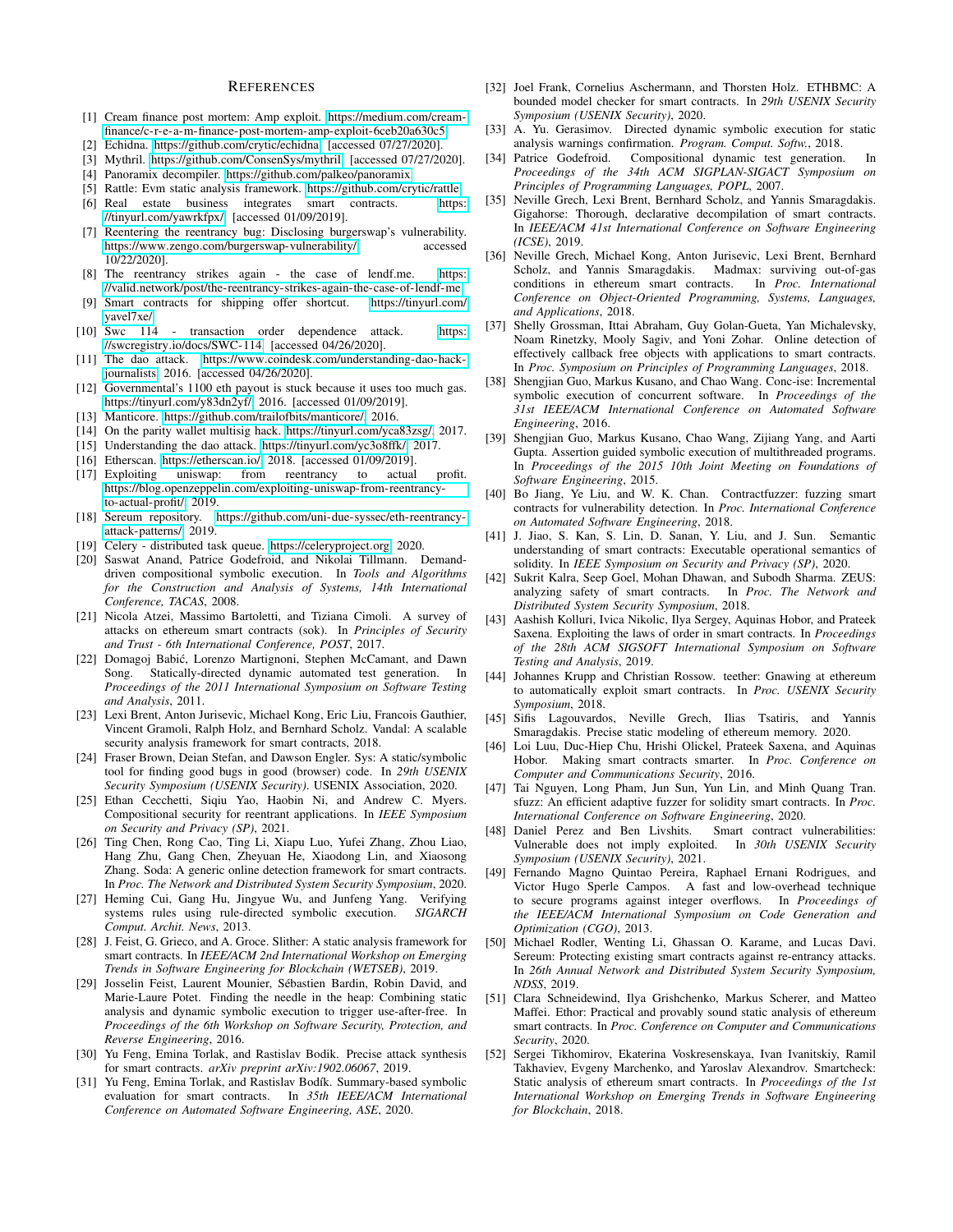<span id="page-15-8"></span>

Fig. 12: Relative speedup due to value summary over a path-by-path function summary.

- <span id="page-15-4"></span>[53] Emina Torlak and Rastislav Bodík. A lightweight symbolic virtual machine for solver-aided host languages. In *Proc. Conference on Programming Language Design and Implementation*, 2014.
- <span id="page-15-1"></span>[54] Petar Tsankov, Andrei Marian Dan, Dana Drachsler-Cohen, Arthur Gervais, Florian Bünzli, and Martin T. Vechev. Securify: Practical security analysis of smart contracts. In *Proc. Conference on Computer and Communications Security*, 2018.
- <span id="page-15-2"></span>[55] Shuai Wang, Chengyu Zhang, and Zhendong Su. Detecting nondeterministic payment bugs in ethereum smart contracts. *Proc. ACM Program. Lang.*, 3(OOPSLA), 2019.
- <span id="page-15-6"></span>[56] Valentin Wüstholz and Maria Christakis. Harvey: A greybox fuzzer for smart contracts. *ArXiv*, abs/1905.06944, 2019.
- <span id="page-15-7"></span>[57] Valentin Wüstholz and Maria Christakis. Targeted greybox fuzzing with static lookahead analysis. 2020.
- <span id="page-15-11"></span>[58] Meng Xu, Chenxiong Qian, Kangjie Lu, Michael Backes, and Taesoo Kim. Precise and scalable detection of double-fetch bugs in os kernels. In *IEEE Symposium on Security and Privacy (SP)*, 2018.
- <span id="page-15-0"></span>[59] Mengya Zhang, Xiaokuan Zhang, Yinqian Zhang, and Zhiqiang Lin. TXSPECTOR: Uncovering attacks in ethereum from transactions. In *29th USENIX Security Symposium (USENIX Security)*, 2020.

# <span id="page-15-3"></span>APPENDIX I

#### EXTENDED EVALUATION

Speedup due to value-summary analysis: To characterize the performance gain from the value-summary analysis, we have further designed this experiment where, instead of our value summary (VS), we provide a standard path-by-path function summary [\[31\]](#page-14-16), [\[34\]](#page-14-17), [\[20\]](#page-14-18) (PS) to the REFINER module. From 16,835 contracts for which SAILFISH raised warnings (which are also the contracts sent to the REFINER), we randomly picked a subset of 2,000 contracts (i) which belong to either medium, or large dataset, and (ii) VS configuration finished successfully without timing out—for this experiment. We define *speedup* factor  $s = \frac{t_{ps}}{t}$  $t_{vs}$ , where  $t_m$  is the amount of time spent in the symbolic evaluation phase in mode  $m$ . In PS mode, SAILFISH timed out for 21.50% of the contracts owing to the increased cost of the REFINE phase. Figure [12](#page-15-8) presents a histogram of the speedup factor distribution of the remaining 1,570 contracts for which the analyses terminated in both the modes.

Our novel value summary analysis is significantly faster than a classic summary-based analysis.

# APPENDIX II CASE STUDIES

# <span id="page-15-5"></span>*A. Zero-day vulnerabilities*

In this section, we present the unique vulnerabilities found by SAILFISH—not detected by any other tool. We have redacted the code, and masked the program elements for the sake of anonymity and simplicity. The fact that the origin of the smart contracts can not be traced back in most of the cases makes it hard to report these bugs to the concerned developers. Also, once a contract gets deployed, it is difficult to fix any bug due to the immutable nature of the blockchain.

Cross-function reentrancy: Figure [13](#page-15-9) presents a simplified real-world contract—vulnerable to *cross-function* reentrancy attack due to Destructive Write (DW). An attacker can set both item 1. creator (Line 11), and item 1. game (Line 12) to an arbitrary value by invoking funcB(). In funcA(), an amount amt is transferred to item\_1.creator through transferFrom—an untrusted external contract call. Therefore, when the external call is underway, the attacker can call funcB() to reset both item\_1.creator, and item\_1.game. Hence, item\_1.fee gets transferred to a different address when Line 6 gets executed.

```
function funcA(to, amt) public {
 2 ...
       IERC721 erc721 = IERC721(item 1.game)
       erc721.transferFrom(_, item1.creator, amt)
 5 \qquad \qquad \bullet \bullet \bulletitem1.creator.transfer(item_1.fee)
 7 }
 8
  function funcB(_creator, _game) {
10 ...
11 item_1.creator = _creator
12 item1_1.game = _game
13 ...
```
<sup>14</sup> } Fig. 13: Real-world cross-function reentrancy

Delegate-based reentrancy: Figure [14](#page-15-10) presents a real-world contract, which is vulnerable to delegate-based reentrancy attack.

```
function funcA(bytes _data) {
        isTokenFallback = true;address(this).delegatecall(_data);
        isTokenFallback = false;5 }
6
  function funcB(){
      assert(__isTokenFallback);
      // Write to application data
10 }
11
12 function funcC(address _to) {
13 Receiver receiver = Receiver(_to)
14 receiver.tokenFallback(...)
15 ...
16\,Fig. 14: Real-world delegatecall-based reentrancy
```
The contract contains three functions— $(a)$  funcA contains the delegatecall, (b) funcB() allows application data to be modified if the assertion is satisfied, and (c) funcC contains an untrusted external call. A malicious payload can be injected in the \_data argument of funcA, which, in turn, invokes funcC() with a tainted destination \_to. The receiver at Line 14 is now attacker-controlled, which allows the attacker to reenter to funcB with \_isTokenFallback inconsistently set to true; thus rendering the assertion at Line 8 useless.

CREAM Finance reentrancy attack. By exploiting a reentrancy vulnerability in the CREAM Finance, a decentralized lending protocol, the attacker stole 462,079,976 AMP tokens, and 2,804.96 Ethers on August 31, 2021 [\[1\]](#page-14-40). The attack involved two contracts: CREAM Finance contract C, and AMP token (ERC777) contract A. The borrow() method of C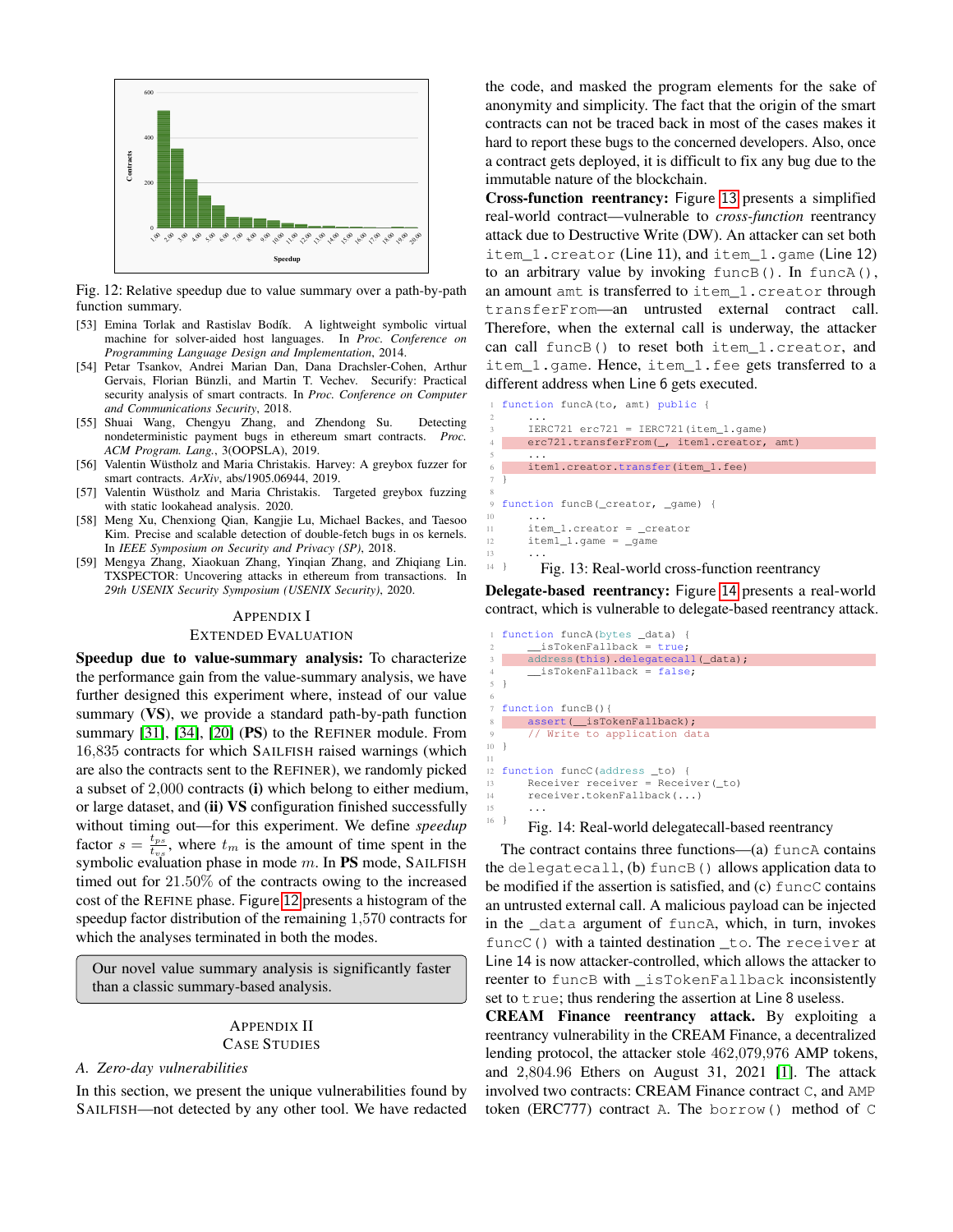calls the transfer() method of A, which, in turn, calls the tokenReceived() hook of the receiver contract R. Such a hook is simply a function in R that is called when tokens are sent to it. The vulnerability that the attacker leveraged is that there was a state  $(S)$  update in  $C$ . borrow() following the external call to  $A$ .transfer(). Since,  $A$ .transfer() further calls R.tokenReceived() before even the original C.borrow() call returns, the attacker took this opportunity to reenter C before even the state update could take place.

Since the version of SLITHER that SAILFISH uses lacks support for all types of SOLIDITY tuples, we could not run our tool as-is on the contract C. To see whether our approach can still detect the above vulnerability by leveraging its inter-contract analysis, we redacted the contracts to eliminate syntactic complexity unrelated to the actual vulnerability. When run on the simplified contract, SAILFISH successfully flagged it as vulnerable to the reentrancy attack, as expected.

Transaction order dependency: TOD may enable an attacker to earn profit by front-running a victim's transaction. For example, during our manual analysis, we encountered a contract where the contract owner can set the price of an item on demand. A user will pay a higher price for the item if the owner maliciously front-runs the user's transaction (purchase order), and sets the price to a higher value. In another contract that enables buying and selling of tokens in exchange for Ether, the token price was inversely proportional with the current token supply. Therefore, an attacker can front-run a buy transaction  $T$ , and buy  $n$  tokens having a total price  $p_l$ . After T is executed, the token price will increase due to a drop in the token supply. The attacker can then sell those *n* tokens at a higher price, totaling price  $p_h$ , and making a profit of  $(p_h-p_l)$ . We illustrate one more real-world example of a TOD attack in Figure [15](#page-16-2). recordBet() allows

```
1 contract Bet {
   function recordBet(bool bet, uint _userAmount) {
    userBlnces[msg.sender]= _userAmount;
    4 totalBlnc[bet] = totalBlnc[bet] +_userAmount;
5 }
6 function settleBet(bool bet) {
7 uint reward = (userBlnces[msg.sender]*totalBlnc[!bet]
                    / totalBlnc[bet];
9 uint totalWth = reward + userBlnces[msg.sender];
10 totalBlnc[!bet] = totalBlnc[!bet] - reward;
11 msg.sender.transfer(totalWth);
12 }
13 }
         Fig. 15: Real-world example of a TOD bug.
```
a user to place a bet, and then it adds (Line 4) the bet amount to the total balance of the contract. In settleBet(), a user receives a fraction of the total bet amount as the reward amount. Therefore, if two invocations of settleBet() having same bet value race against each other, the front-running one will earn higher reward as the value of totalBlnc[!bet], which reward is calculated on, will also be higher in that case.

#### <span id="page-16-1"></span>*B. Advantage of value-summary analysis.*

Figure [16](#page-16-3) shows a real-world contract that demonstrates the benefit of the value-summary analysis. A modifier in SOLIDITY is an additional piece of code which wraps the execution of a function. Where the underscore (\_) is put inside the modifier decides when to execute the original function. In this

```
1 interface Corn{
    function transfer(address to, uint256 value);
3 }
  contract FreeTaxManFarmer {
    // Prevents re-entry to the decorated function
    modifier nonReentrant()
      require(!reentrancy_lock);
      8 reentrancy_lock = true;
9 -i10 reentrancy_lock = false;
11 }
12
13 function reapFarm(address tokn) nonReentrant {
14 require(user[msg.sender][tokn].workDone > 0);
15 // Untrusted external call<br>16 Corn(tokn).transfer(msg.se
      Corn(tokn).transfer(msg.sender, ...);
17 // State update
18 user[msg.sender][tokn].workDone = 0;<br>19 }
19 }
20 }
```
#### Fig. 16: The benefit of value-summary analysis.

example, the public function reapFarm is guarded by the modifier nonReentrant, which sets the reentrancy\_lock (shortened as L) on entry, and resets it after exit. Due to the *hazardous access*(Line 14 and Line 18) detected on workDone, EXPLORER flags this contract as potentially vulnerable. However, the value summary analysis observes that the require clause at Line 7 needs to be satisfied in order to be able to modify the lock variable  $L$ , which is encoded as:  $L =$  $\{\langle false, L=false \rangle, \langle true, L=false \rangle\}.$  In other words, there does not exist a program path that sets L to false, if the current value of  $L$  is  $t$  rue. While making the external call at Line 16, the program state is  $\delta = {\text{L}\mapsto \text{true},...}$ , which means that L is true at that program point. Taking both the value summary and the program state into account, the REFINER decides that the corresponding path leading to the *potential* reentrancy bug is infeasible.

# <span id="page-16-0"></span>*C. False positives for reentrancy and TOD*

Reentrancy. Figure [17](#page-16-4) features a real-world contract where bTken is set inside the constructor. The static taint analysis that SAILFISH performs disregards the fact that Line 5 is guarded by a require clause in the line before; thereby making the variable tainted. Later at Line 9 when the balanceOf method is invoked on bTken, SAILFISH raises a false alarm.

```
contract EnvientaPreToken {
    // Only owner can set bTken
    function enableBuyBackMode(address _bTken) {
      require( msg.sender == _creator );
      bTken = token(bTken);
6 }
    function transfer(address to, uint256 val) {
      8 // Trusted external call
      9 require(bTken.balanceOf(address(this))>=val);
10 balances[msg.sender] -= val;
1112 }
```


TOD. Figure [18](#page-17-2) presents a real-world donation collection contract, where the contract transfers the collected donations to its recipient of choice. Both SAILFISH and SECURIFY raised TOD warning as the transferred amount, *i.e.*, donations at Line 7, can be modified by function pay() at Line 3. Though the amount of Ether withdrawn (donations) is different depending on which of withdrawDonations() and pay() get scheduled first—this does not do any harm as far as the functionality is concerned. In fact, if  $pay()$  front-runs